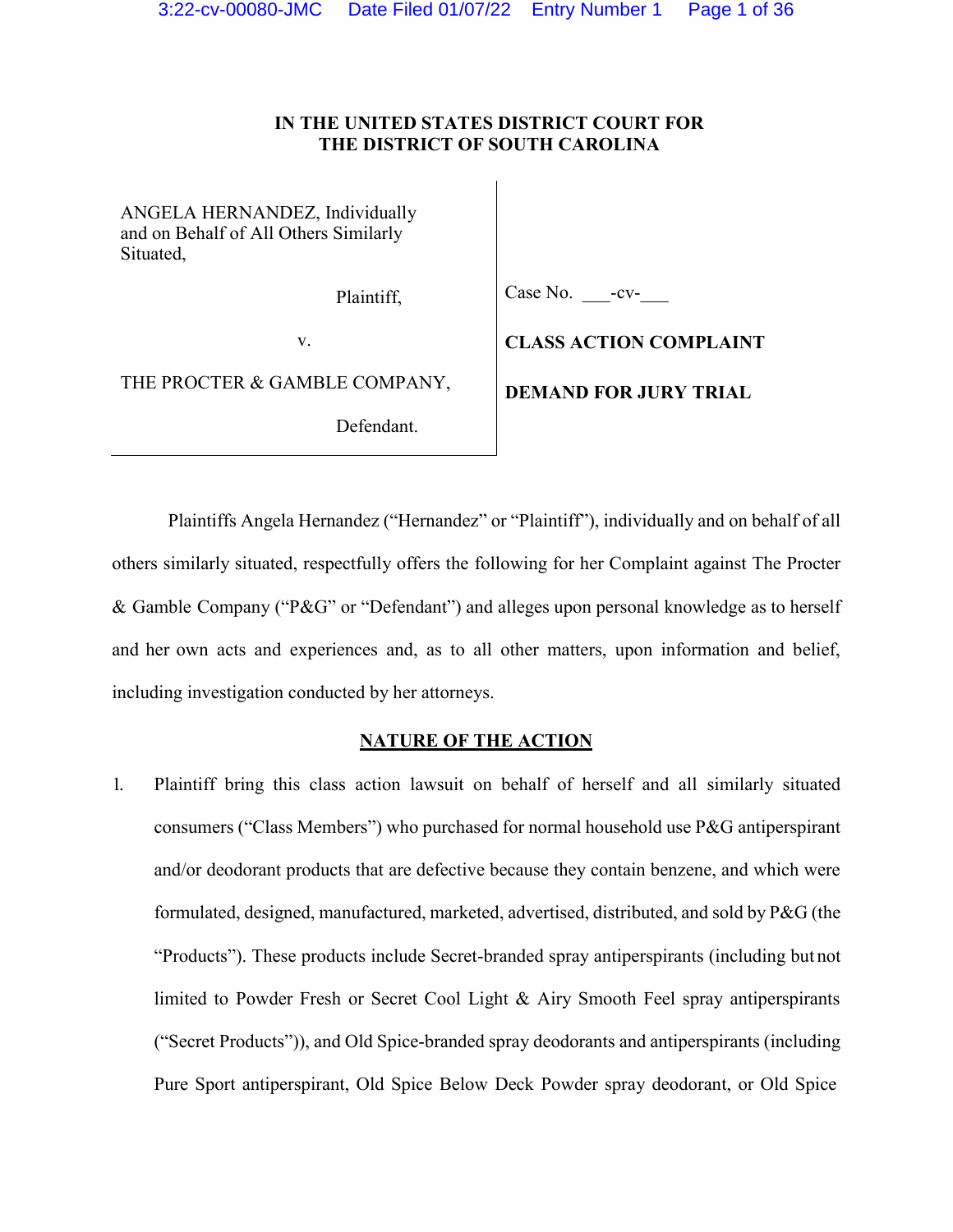Sweat Defense, Stronger Swagger antiperspirant ("Old Spice Products")) (collectively, the "Products"). Each of the Products is manufactured, distributed, and sold by P&G to consumers across the United States both in retail establishments and online, including in South Carolina where Plaintiff resides.

- 2. The Products are defective because each contains significant amounts of the chemical benzene, a known human carcinogen that offers no therapeutic deodorant or antiperspirant benefit; yet despite the presence of benzene, P&G represents that the Products are safe and effective for their intended use.
- 3. Benzene is known to cause cancer in humans. Long-term exposure to this chemical causes harmful effects on the bone marrow, a decrease in red blood cells leading to anemia, and excessive bleeding that can affect the immune system, leading to an increased chance of infection.
- 4. The FDA instructs that there is no safe level of benzene, and thus it "should not be employed in the manufacture of drug substances, excipients, and drug products because of [its] unacceptable toxicity. $\cdot$ <sup>1</sup>
- 5. FDA guidance provides that "if [benzene's] use is unavoidable in order to produce a drug product with a significant therapeutic advance, then [its] levels should be restricted" to  $2$ parts per million (" $ppm$ ").<sup>2</sup>
- 6. Other manufacturers formulate, produce, and sell non-defective spray deodorants and antiperspirants with formulations that do not include the use of benzene, evidence that its use in P&G's Products is demonstrably avoidable. Feasible alternative formulations, designs,

<sup>&</sup>lt;sup>1</sup> FDA, Q3C-2017 Tables and List Guidance for Industry (dated June 2017, available at: [https://www.fda.gov/media/71737/download,](http://www.fda.gov/media/71737/download) last viewed on December 22, 2021).

<sup>2</sup>*Id.*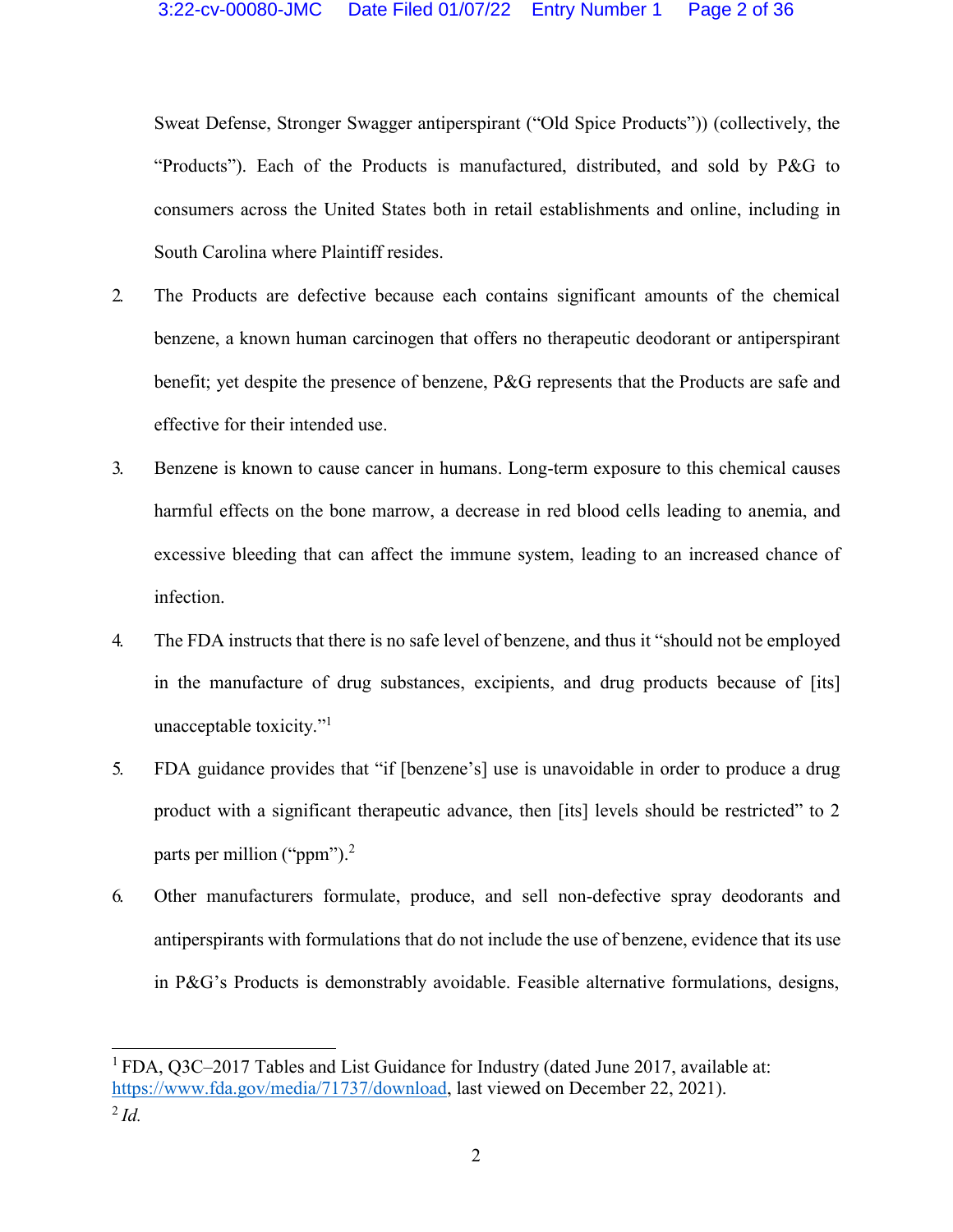and materials are currently available and were available to Defendant at the time the Products were formulated, designed, and manufactured.

- 7. At the time of their purchases, P&G did not notify Plaintiff and similarly situated consumers of the Products' benzene contamination through its product labels, the ingredients list, other packaging, advertising, or in any other manner, in violation of state and federal law.
- 8. Over the course of several decades, P&G has gained the trust of consumers, who reasonably believed that its products, including the defective Products at issue, are made with quality materials, and can be used safely as intended; yet these Products were not safe. Independent testing of the Products shows them to be adulterated with benzene.
- 9. Only recently, on or about November 23, 2021, has P&G acknowledged that certain of its Products include the carcinogenic benzene and pulled certain lot numbers from the market. However, in its press release, on its website, and even on its consumer assistance phone recordings—and directly contrary to the guidance of the FDA and the CDC (discussed further below)— P&G minimizes the danger of benzene to humans. For example, on both its Secret and Old Spice Product Recall pages, it states in part:

Benzene is a chemical compound released to the environment by both natural and industrial sources. It is classified as a human carcinogen, a substance that could potentially cause cancer depending on the level and extent of exposure. Benzene is ubiquitous in the environment. Humans around the world have daily exposures to it indoors and outdoors from multiple sources. Benzene can be absorbed, to varying degrees, by inhalation, through the skin, and orally. Based on exposure modeling and the cancer risk assessments published under the Environmental Protection Agency (EPA) (IRIS database), *daily exposure to benzene in the recalled products at the levels detected in our testing would not be expected to cause adverse health consequences.*<sup>3</sup>

<sup>3</sup> https://secret.com/en-us/aerosol-recall#top; https://oldspice.com/en-us/aerosolrecall (last viewed December 22, 2021).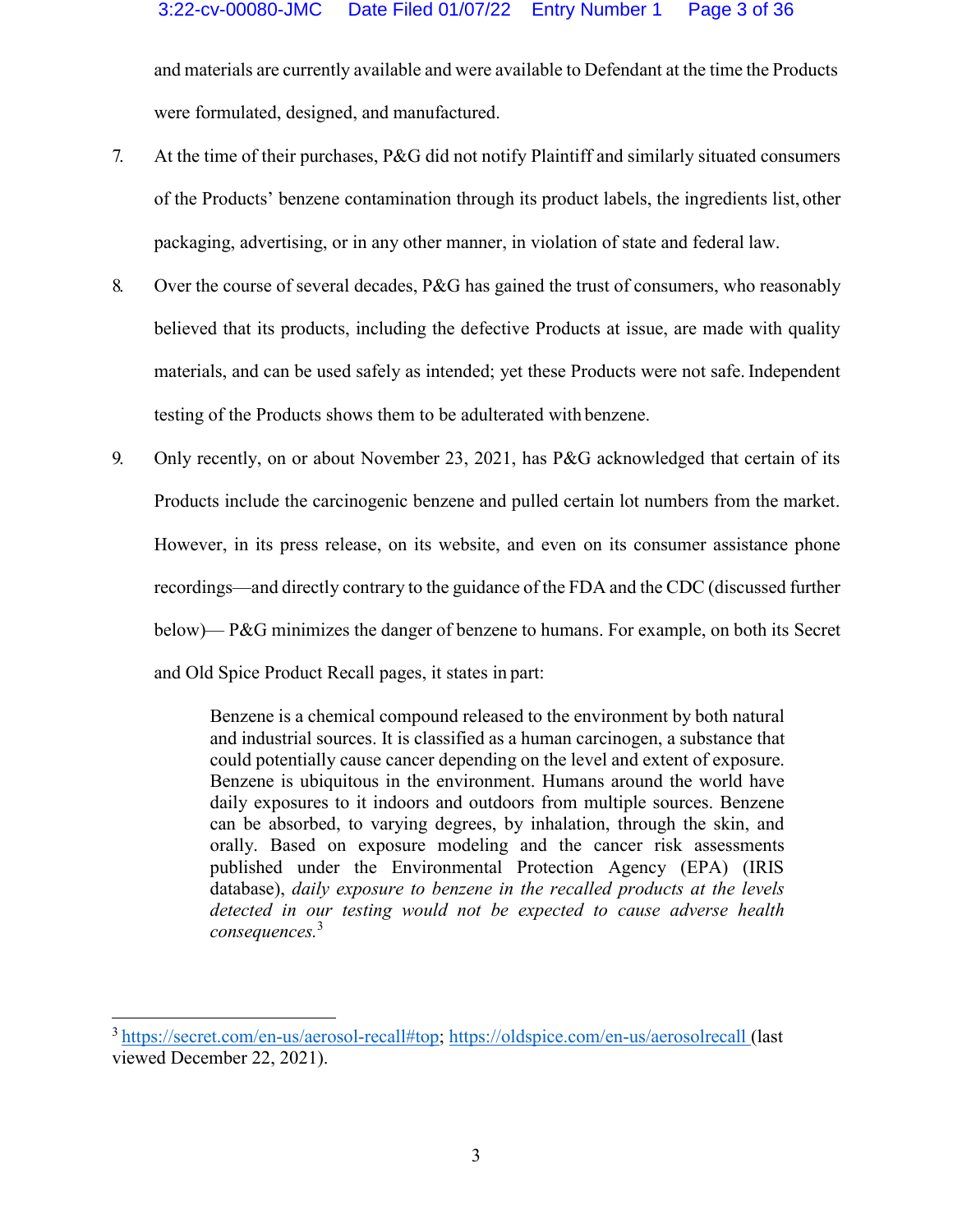- 10. In addition, on P&G's customer service recording about the recall, it even claims *"benzene is not an ingredient in any of our products*´<sup>4</sup> although Valisure found up to 17.7 ppm (almost 9 times the 2 ppm ceiling set by the FDA) in its Products.<sup>5</sup> P&G's dismissive propaganda about the recall and its excessively defensive stance to this recall undercuts the FDA and CDC's efforts to protect the health of people in the United States.
- 11. Because Plaintiff and Class Members purchased worthless and, worse, they purchased and used Products that are dangerous to their health, they have suffered losses. Plaintiff seeks damages and equitable remedies on behalf of herself and the proposed Classes, defined herein.

#### **PARTIES**

#### **A. Plaintiff**

12. Plaintiff Angela Hernandez is a resident and citizen of Columbia, South Carolina who purchased and used Secret Antiperspirant Products within the relevant timeperiod.

#### **B. Defendant**

13. Defendant The Procter & Gamble Company is multinational company that has been incorporated under the laws of the State of Ohio since 1905. Its corporate headquarters are located at 6280 Center Hill Ave Cincinnati, OH. P&G manufactures, distributes, markets and/or sells personal care products nationwide, including the Secret Antiperspirants and Old Spice Deodorants at issue in this matter. P&G may be served via its registered agent at: CT Corporation System, 4400 Easton Commons Way, Suite 125, Columbus Ohio 43219.

<sup>4</sup> P&G Customer Service recording at 888-339-7689 (last heard on December 16, 2021). [5 https://www.valisure.com/wp-content/uploads/Valisure-FDA-Citizen-Petition-on-Body-Spray](http://www.valisure.com/wp-content/uploads/Valisure-FDA-Citizen-Petition-on-Body-Spray-)v4.0-3.pdf at p. 12 (last viewed December 22, 2021).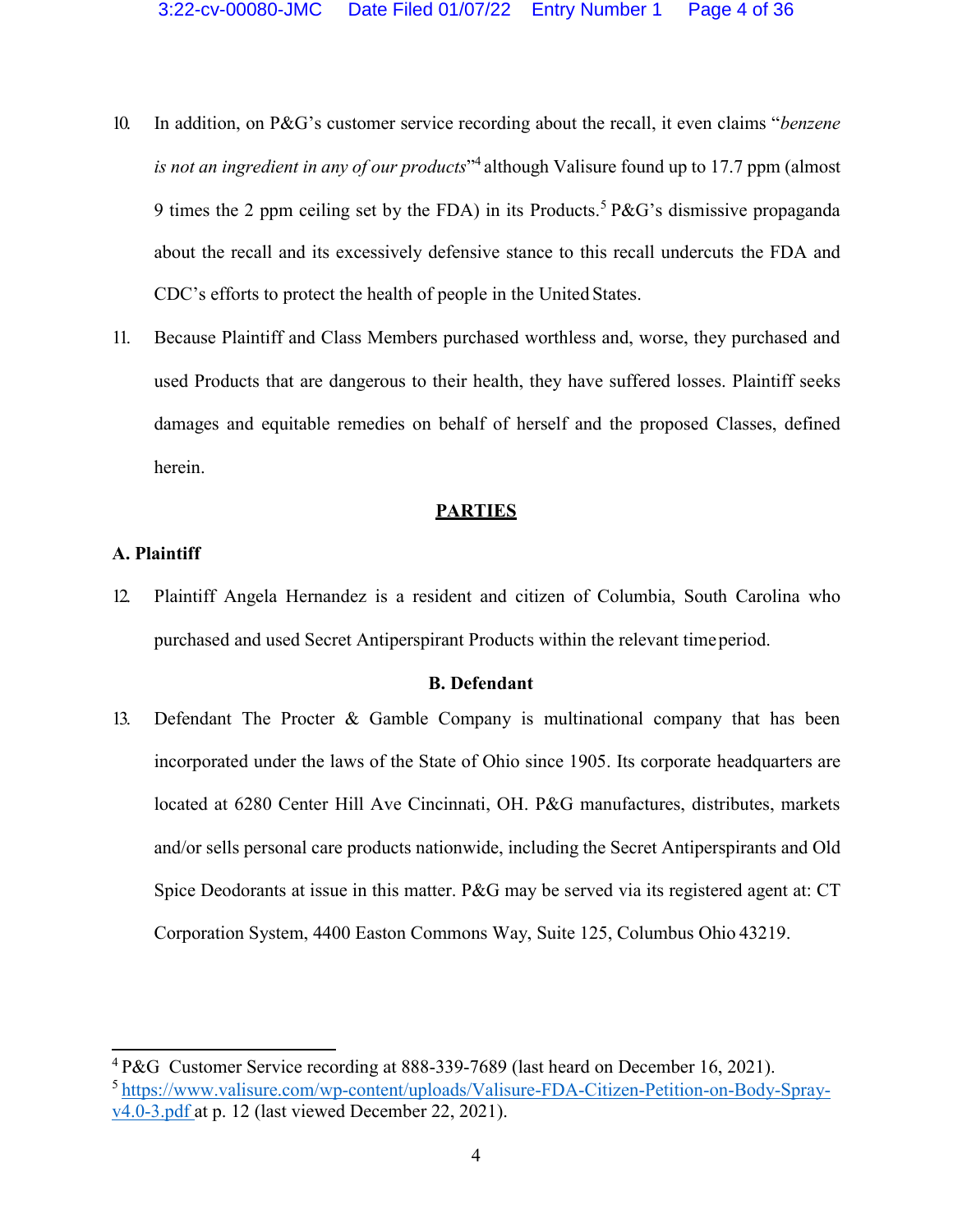14. Upon information and belief, the planning and execution of the advertising, marketing, labeling, packaging, testing, and/or corporate operations concerning the Products and the claims alleged herein was primarily carried out at  $P\&G$ 's headquarters and facilities within Ohio.

#### **JURISDICTION AND VENUE**

- 15. This Court has subject matter jurisdiction over this matter pursuant to 28 U.S.C. § 1332 of the Class Action Fairness Act of 2005 because: (1) there are 100 or more putative Class Members, (ii) the aggregate amount in controversy exceeds \$5,000,000.00, exclusive of interest and costs, and (iii) there is minimal diversity because Plaintiff and Defendant are citizens of different states. This Court has supplemental jurisdiction over Plaintiff's state law claims pursuant to 28 U.S.C. § 1367.
- 16. This Court has personal jurisdiction over Defendant because they have substantial aggregate contacts with this District, including engaging in conduct in this District that has a direct, substantial, reasonably foreseeable, and intended effect of causing injury to persons throughout the United States, and because they purposely availed themselves of the laws of the United States and South Carolina, including in this District, and/or has caused its products to be disseminated in this District.
- 17. Venue in this district is proper in this Court pursuant to 28 U.S.C. §1391 because Plaintiff Angela Hernandez resides in this District, a substantial part of the conduct giving rise to Plaintiff's claims occurred in this District, P&G transacts business in this District, and has intentionally availed itself of the laws and markets within this District.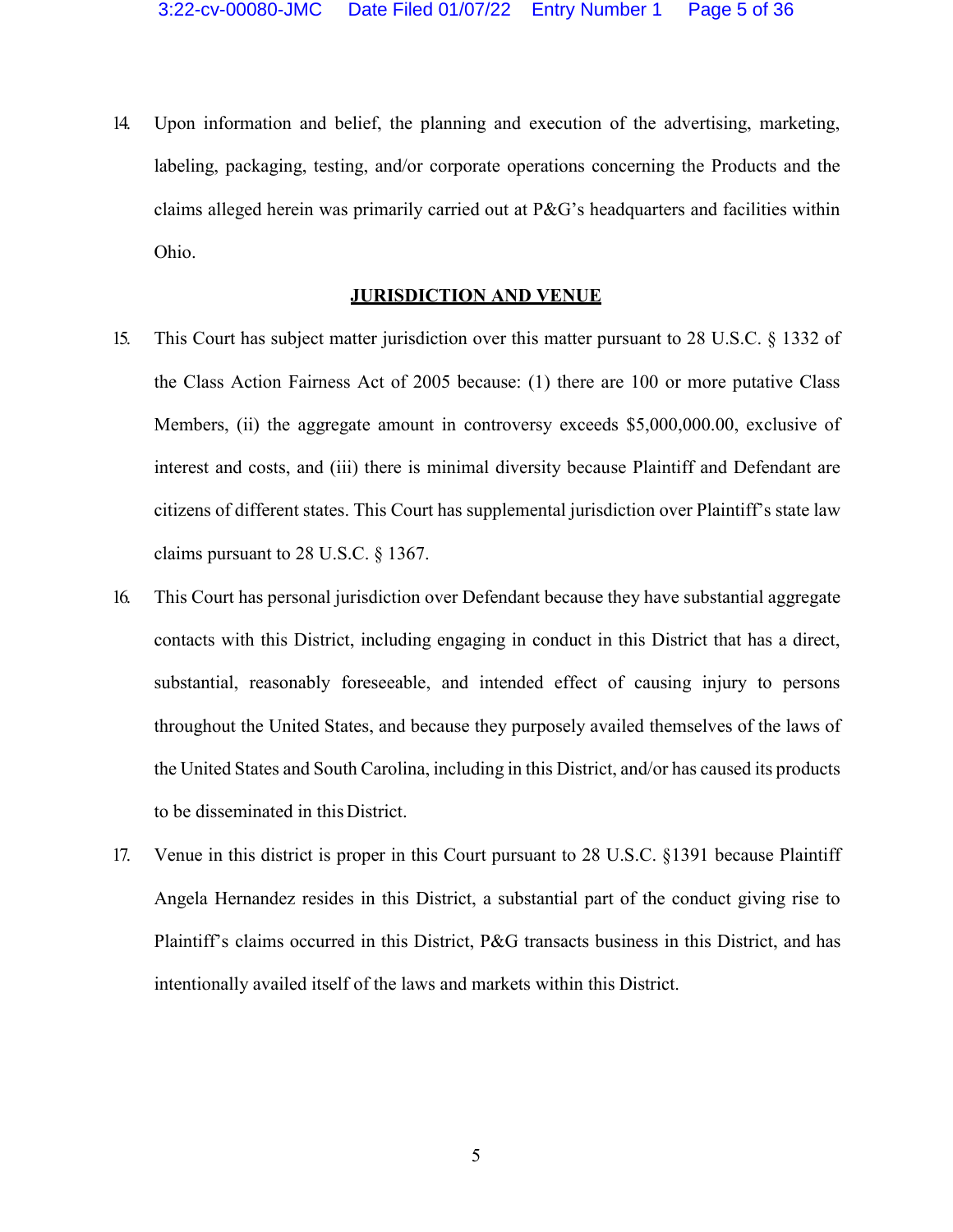#### **FACTUAL ALLEGATIONS**

- 18. P&G is well-established for its personal care and hygiene products, including the Secret Antiperspirant and Old Spice Antiperspirant and Deodorant Products at issue here. On its website, it advertises its products as "Iconic brands you can trust."<sup>6</sup>
- 19. P&G built its strong reputation and consumer trust for more than a century by manufacturing and selling brands that have typically been of high quality, and as a result, P&G earns billions annually in revenue.

### **The Products**

- 20. The Secret and Old Spice Products at issue in this lawsuit are body spray deodorants and antiperspirants used by consumers, including Plaintiff and similarly situated consumers, to control sweat and body odor. Deodorant is applied to the body to prevent or mask the odor of perspiration. Antiperspirants, a subgroup of deodorants, prevent sweat glands from producing sweat.
- 21. The U.S. Food and Drug Administration ("FDA") classifies the Products as cosmetics and regulates deodorants. In addition, the FDA classifies and regulates antiperspirants as drugs. The P&G Products fall under FDA regulations.
- 22. On November 3, 2021, Valisure, an analytical pharmacy and consumer protection organization, petitioned the FDA to address the dangerous levels of benzene in deodorants and antiperspirants based upon rigorous testing the organization had conducted on a number

<sup>6</sup> https://us.pg.com/brands/ (last viewed December 22, 2021).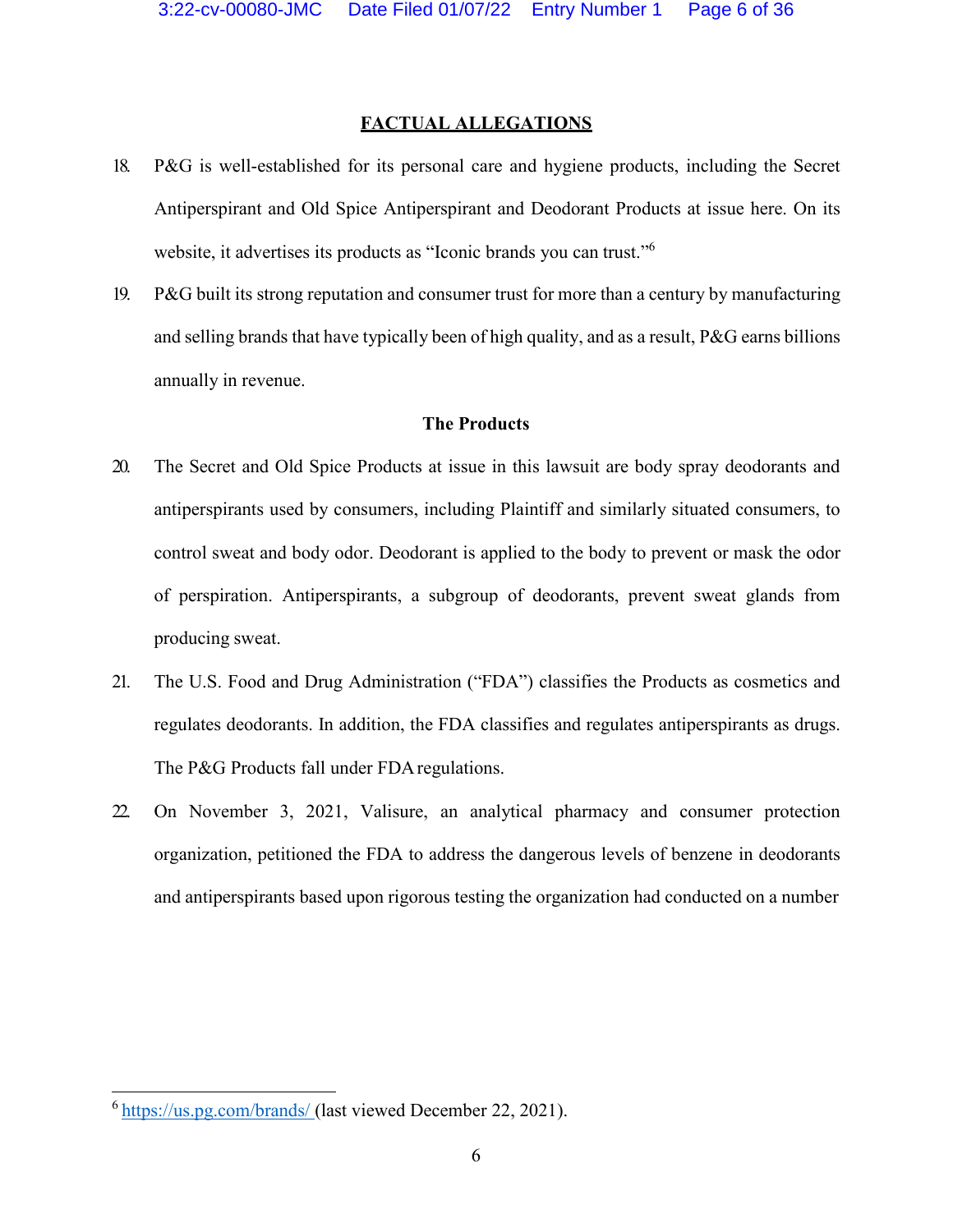of spray deodorant and antiperspirant products.7 The next day, Valisure released the results of these tests.<sup>8</sup>

- 23. In its laboratory testing, Valisure found average concentrations of benzene above the FDA concentration limit of 2 ppm in 16 spray deodorants. Nearly one third of those sprays were P&G Products, sold under the Secret and Old Spice brands, with the P&G Products having some of the highest benzene concentrations in Valisure's testing.
- 24. P&G's Secret Antiperspirants had some of the highest benzene concentrations of Valisure's testing. For example, P&G's Secret Powder Fresh 24 HR Aerosol antiperspirant with Product Code 037000711087 had a benzene concentration of 16.2 ppm, more than 8 times the FDA concentration limit.<sup>9</sup> Likewise, the tests done on Secret Powder Fresh 24 HR Aerosol with Product Code 037000711094 show a benzene concentration of 12.5 ppm.<sup>10</sup> Testing of P&G's Secret Cool Light & Airy Smooth Feel Dry Spray, 48 Hour Freshness, Rose antiperspirant resulted in a finding of 4.85 ppm benzene.<sup>11</sup> Each of these levels is far above the FDA allowed benzene concentration limit of 2 ppm.
- 25. Similarly, Valisure testing found excessively high benzene concentrations in P&G's Old Spice Products. Its Old Spice Pure Sport antiperspirant had a benzene concentration of 17.7 ppm,<sup>12</sup> and its Old Spice Below Deck Powder Spray deodorant had a 5.22 ppm benzene

[8 https://www.valisure.com/blog/valisure-news/valisure-detects-benzene-in-body-spray](http://www.valisure.com/blog/valisure-news/valisure-detects-benzene-in-body-spray-)products-3/ (last visited December 22, 2021).

[<sup>7</sup> https://www.valisure.com/wp-content/uploads/Valisure-FDA-Citizen-Petition-on-Body-Spray](http://www.valisure.com/wp-content/uploads/Valisure-FDA-Citizen-Petition-on-Body-Spray-)v4.0-3.pdf (last visited December 22, 2021).

[<sup>9</sup> https://www.valisure.com/wp-content/uploads/Valisure-FDA-Citizen-Petition-on-Body-Spray](http://www.valisure.com/wp-content/uploads/Valisure-FDA-Citizen-Petition-on-Body-Spray-) $v4.0-1.$  pdf at p. 12, Table 2 (last visited December 22, 2021).  $\overline{^{10}}$ *Id.* 

<sup>11</sup>*Id.* at p. 13.

<sup>12</sup>*Id.* at p. 12.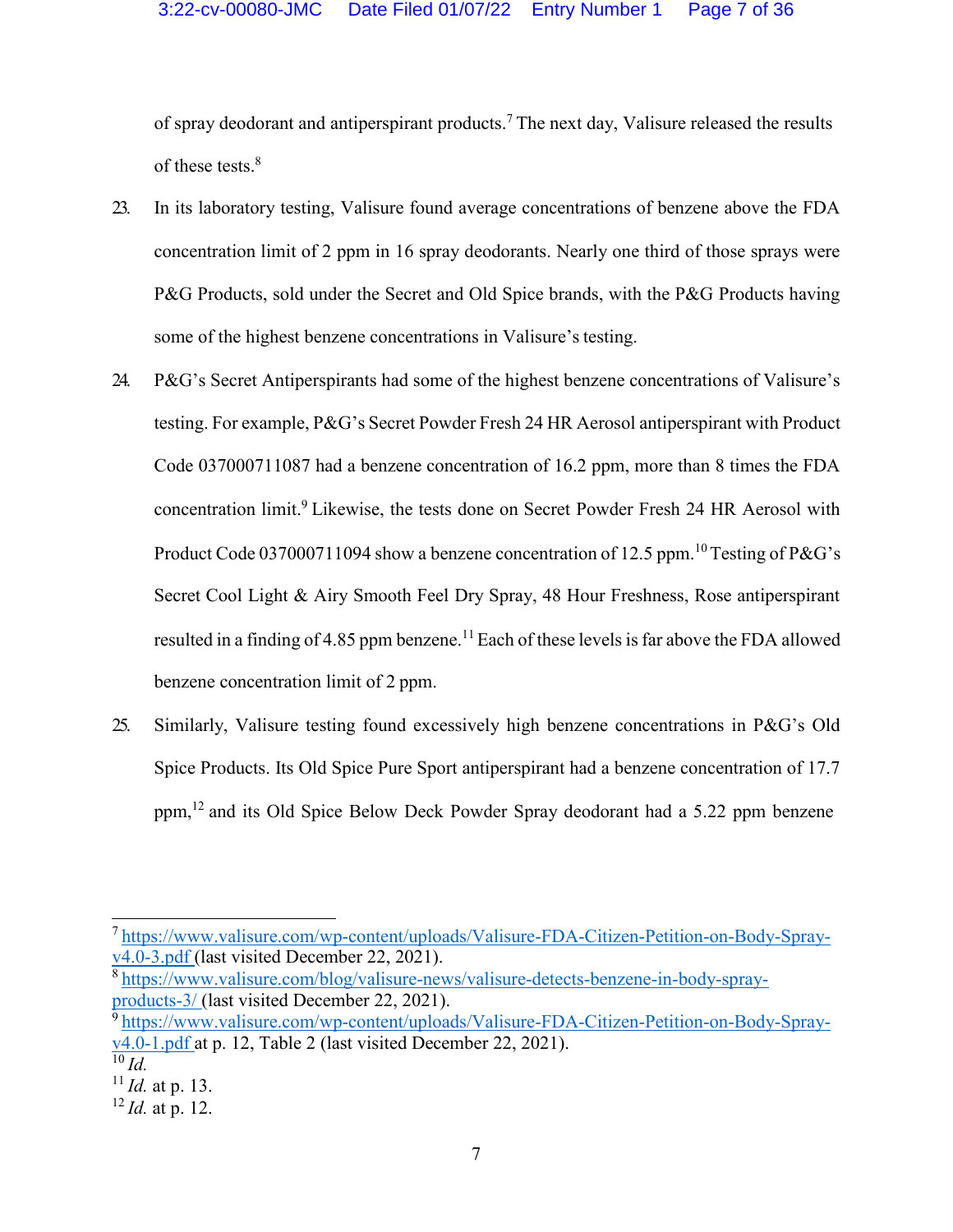concentration.13 The Old Spice Sweat Defense, Stronger Swagger, Dry Spray antiperspirant was found to have a 4.54 ppm concentration.<sup>14</sup> Again, each of these levels is far above the FDA concentration limit of 2 ppm.

# **The Risks of Excessive Benzene in the Products**

- 26. Benzene is used primarily as a solvent in the chemical and pharmaceutical industries, as a starting material and intermediate in the synthesis of numerous chemicals, and in gasoline. The major United States source of benzene is petroleum. The health hazards of benzene have been recognized for over one hundred years.
- 27. According to the National Toxicology Program ("NTP"), benzene is "known to be a human carcinogen based on sufficient evidence of carcinogenicity from studies in humans. $15$ Benzene has also been "found to be carcinogenic to humans" by the International Agency for Research on Cancer ("IARC").<sup>16</sup> Benzene was "[f]irst evaluated by IARC in 1974 . . . and was found to be carcinogenic to humans (Group 1), a finding that has stood since that time.<sup> $17$ </sup> As noted by the IARC:

In the current evaluation, the Working Group again confirmed the carcinogenicity of benzene based on *sufficient evidence* of carcinogenicity in humans, *sufficient evidence* of carcinogenicity in experimental animals, and *strong* mechanistic evidence. . . . In particular, benzene is metabolically activated to electrophilic metabolites; induces oxidative stress and associated oxidative damage to DNA; is genotoxic; alters DNA repair or causes genomic

https://publications.iarc.fr/\_publications/media/download/6043/20a78ade14e86cf076c3981a9a09 4f45da6d27cc.pdf.

 $\overline{^{13}$ *Id.* 

<sup>14</sup>*Id.* at p. 13.

<sup>&</sup>lt;sup>15</sup> Benzene, Report on Carcinogens, Fourteenth Edition, DEPT. OF HEALTH AND HUMAN SERVICES (Nov. 3, 2016), https://ntp.niehs.nih.gov/ntp/roc/content/profiles/benzene.pdf. (emphasis in original).

<sup>16</sup>*Benzene*, IARC MONOGRAPHS ON THE EVALUATION OF CARCINOGENIC RISKS TO HUMANS, Volume 120 (2018),

<sup>17</sup>*Id.*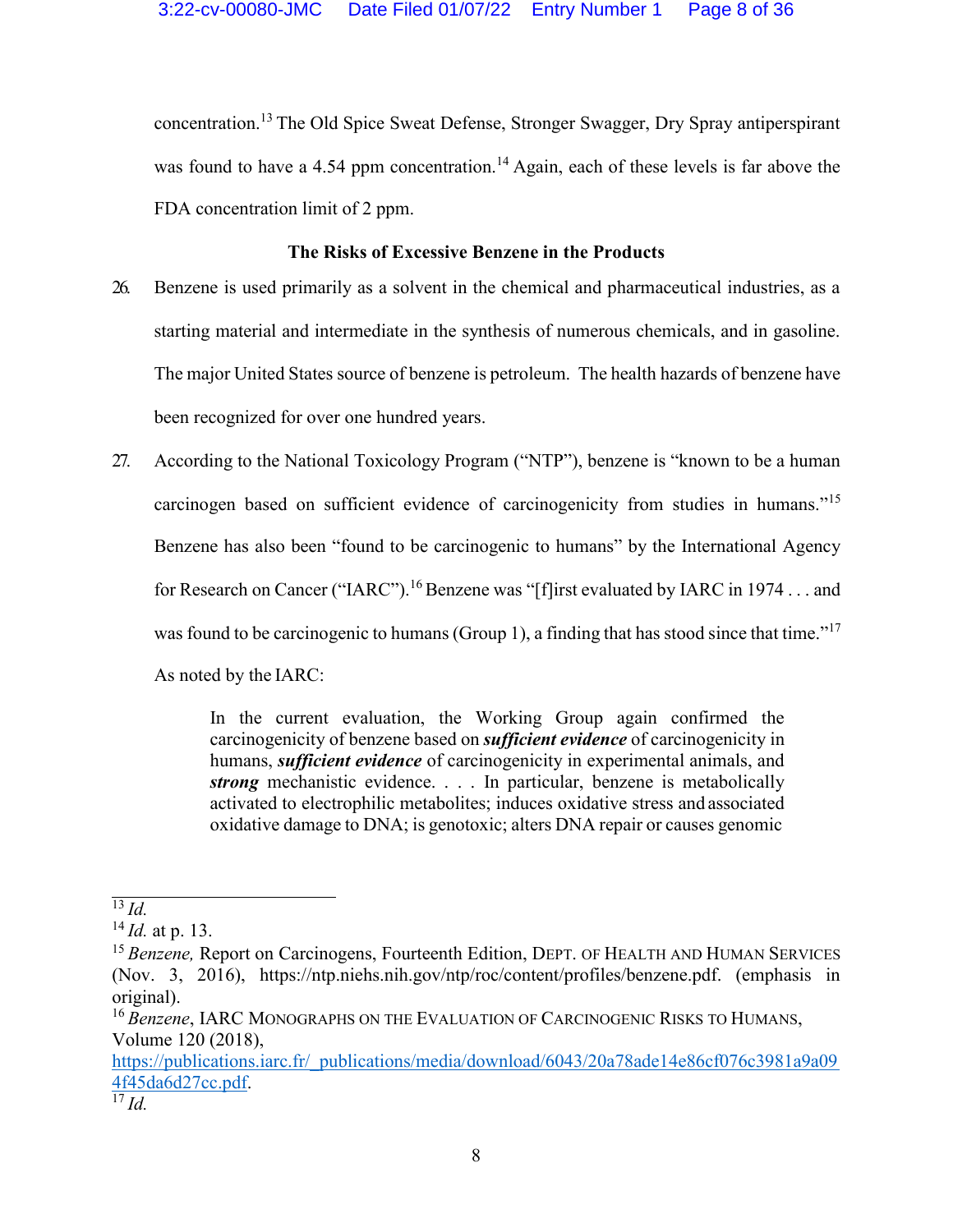instability; is immunosuppressive; alters cell proliferation, cell death, or nutrient supply; and modulates receptor-mediated effects.<sup>18</sup>

- 28. The carcinogenic properties of benzene are well documented, as noted be the Centers for Disease Control and Prevention ("CDC").<sup>19</sup>
- 29. The U.S. Department of Health and Human Services ("DHHS") has determined that benzene causes cancer in humans. Long-term exposure to high levels of benzene can cause leukemia, cancer of the blood-forming organs.
- 30. Long-term exposure to benzene additionally causes harmful effects on the bone marrow and can cause a decrease in red blood cells, leading to anemia. It can also cause excessive bleeding and can affect the immune system, increasing the chance for infection.
- 31. Due to these significant health risks, the World Health Organization and the International Agency for Research on Cancer classify benzene as a Group 1 compound that is "carcinogenic to humans." $^{20}$
- 32. The FDA regulates deodorants to ensure they meet safety and effectiveness standards. The FDA also regulates antiperspirants, including the Products at issue here, as over-the-counter (³OTC´) drugs rather than as cosmetics. As an FDA-regulated product, antiperspirants must pass certain tests before they are sold.
- 33. The FDA classifies Benzene as a Class 1 compound. According to FDA guidance: "Solvents" in Class 1 should not be employed in the manufacture of drug substances, excipients, and

<sup>18</sup>*Id*. (emphasis in original).

<sup>&</sup>lt;sup>19</sup> See CDC, Facts About Benzene (2018),

https://emergency.cdc.gov/agent/benzene/basics/facts.asp (last visited December 22, 2021). <sup>20</sup> https://www.who.int/water\_sanitation\_health/dwq/chemicals/benzenesum.pdf (last visited December 14, 2021).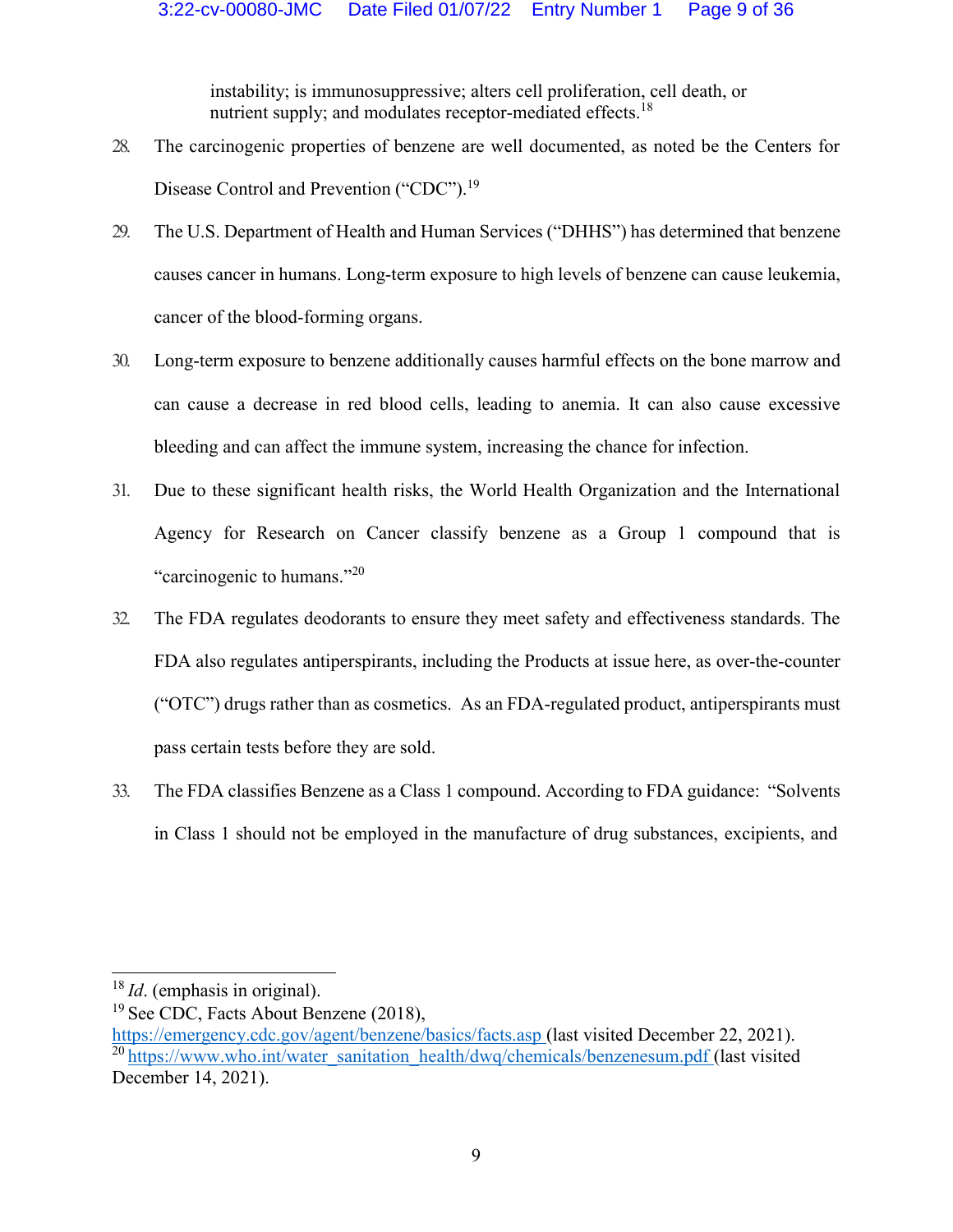drug products, because of their unacceptable toxicity or their deleterious environmental  $effect."$ <sup>21</sup>

# **P&G's Represents that the Products Are Safe and Can Be Trusted**

34. On its website, P&G represents that the Products are safe. Describing the Secret Powder Fresh antiperspirant that shown to have a benzene concentration 8 times greater than the FDA limit, P&G assures consumers that "[i]t's the original, the one you have known and trusted for years . . . . Be confident with Secret Original.<sup>"22</sup> Although Secret Powder Fresh, P&G does not list benzene among the active or inactive ingredients for Secret Powder Fresh aerosol antiperspirant<sup>23</sup> anywhere on its website, and nothing on the Product label (shown below) warns that the Product contains benzene.

| <b>Drug Facts</b>                                                                                                                                                                                                                             |                           |
|-----------------------------------------------------------------------------------------------------------------------------------------------------------------------------------------------------------------------------------------------|---------------------------|
| <b>Active ingredient</b><br>Auminum chlorohydrate 24%<br>janhydrous)                                                                                                                                                                          | Purpose<br>Antipersoirant |
| Use reduces underarm wetness                                                                                                                                                                                                                  |                           |
| <b>Warnings</b><br>For external use only.                                                                                                                                                                                                     |                           |
| Flammahle<br>. do not spray near flame or while smoking<br>· contents under pressure<br>· do not crush, puncture or incinerate<br>. to not expose to heat or store at temperature above 120°F<br>Do not use on broken skin                    |                           |
| ksk a doctor before use if you have kidney disease                                                                                                                                                                                            |                           |
| When using this product<br>. keep away from face and mouth to avoid breathing it<br>· avoid spraying in eyes<br>· use only as directed; intentional misuse by deliberately<br>concentrating and inhaling the contents can be harmful or fatal |                           |
| Stop use if rash or irritation occurs<br>Keep out of reach of children. If swallowed, get medical help or<br>contact a Poison Control Center right away.                                                                                      |                           |
| <b>Directions</b><br>· apply to underarms only<br>· shake well before use<br>. hold can about 6 inches away from underarm and spray                                                                                                           |                           |
| Inactive ingredients<br>liobutane, hydrofluorocarbon 152A, cyclopentasiloxane, isopropyl<br>myistate, dimethicone, disteardimonium hectorite, propylene<br>carbonate, fragrance                                                               |                           |
| Questions?<br>1-800-964-1947                                                                                                                                                                                                                  |                           |

35. The marketing representations for P&G's Secret Dry Spray Antiperspirant are similar. Although Valisure testing found benzene concentration of 3.72 ppm in Secret Dry Spray,

<sup>2</sup>[1 https://www.fda.gov/media/71737/download](http://www.fda.gov/media/71737/download) (last visited December 14, 2021).

<sup>22</sup> https://secret.com/en-us/shop/original-aerosol

<sup>23</sup> https://smartlabel.pg.com/00037000711087.html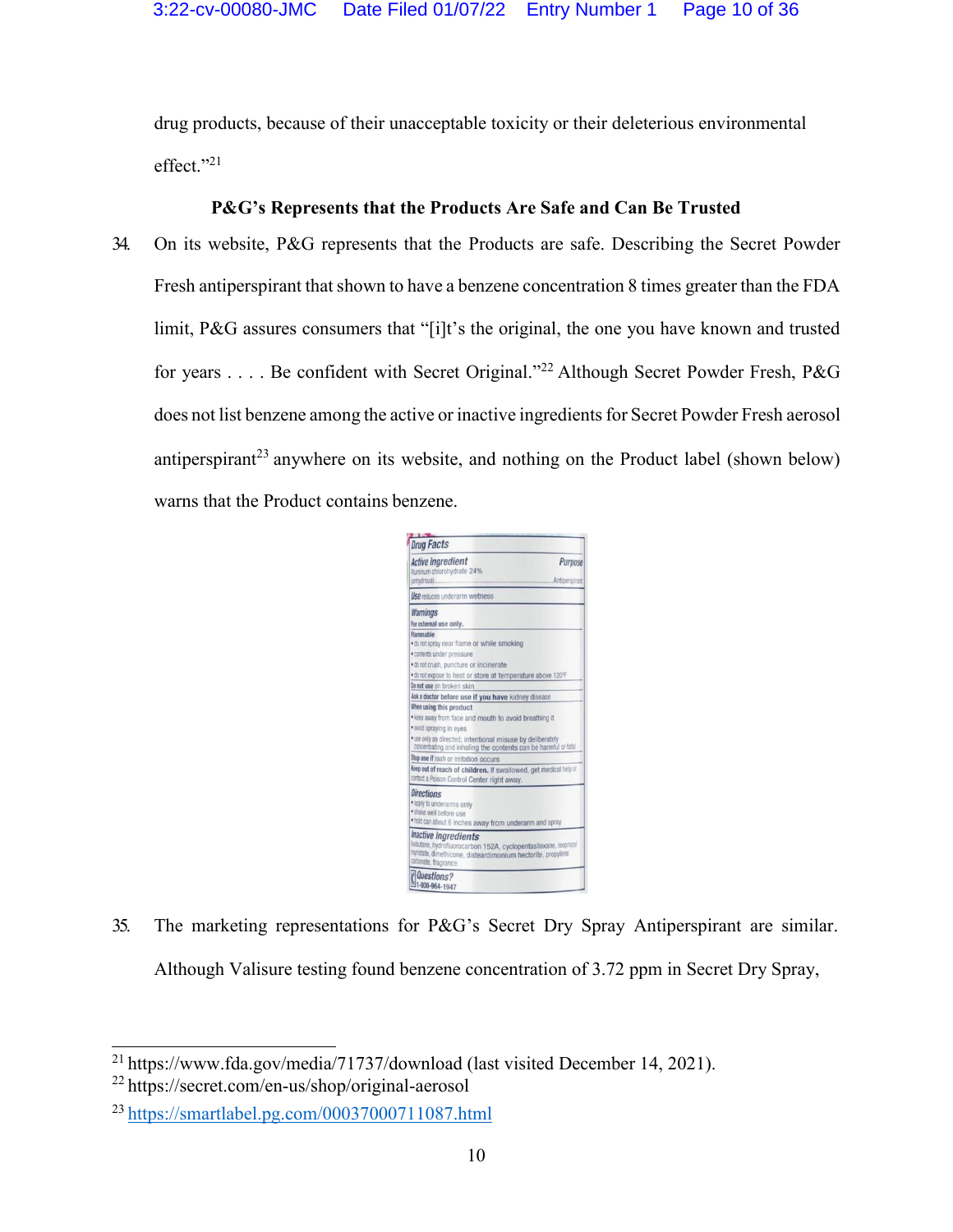benzene is never listed in its active or inactive ingredients on the Product's label (shown below<sup>24</sup>) or P&G's website.



36. P&G's Old Spice Products to mention, however, that Old Spice Pure Sport antiperspirant has a benzene concentration level of 17.7, more than 8 times greater than the FDA limit. But despite this dangerously high level of a known carcinogen the Product label (shown below<sup>25</sup>) fails to disclosure that it contains benzene.

<sup>2</sup>[4 https://www.walmart.com/ip/Secret-Dry-Spray-Antiperspirant-Deodorant-Rose-Invisible-](http://www.walmart.com/ip/Secret-Dry-Spray-Antiperspirant-Deodorant-Rose-Invisible-)Spray-3-8-oz/756378262 (last viewed November 20, 2021).

<sup>25</sup> [https://www.walmart.c](http://www.walmart.com/ip/Old-Spice-Pure-Sport-Aerosol-Antiperspirant-and-Deodorant-6-)om/i[p/Old-Spice-Pure-Sport-Aerosol-Antiperspirant-and-Deodorant-6-](http://www.walmart.com/ip/Old-Spice-Pure-Sport-Aerosol-Antiperspirant-and-Deodorant-6-) Oz/23750273 (last viewed November 20, 2021).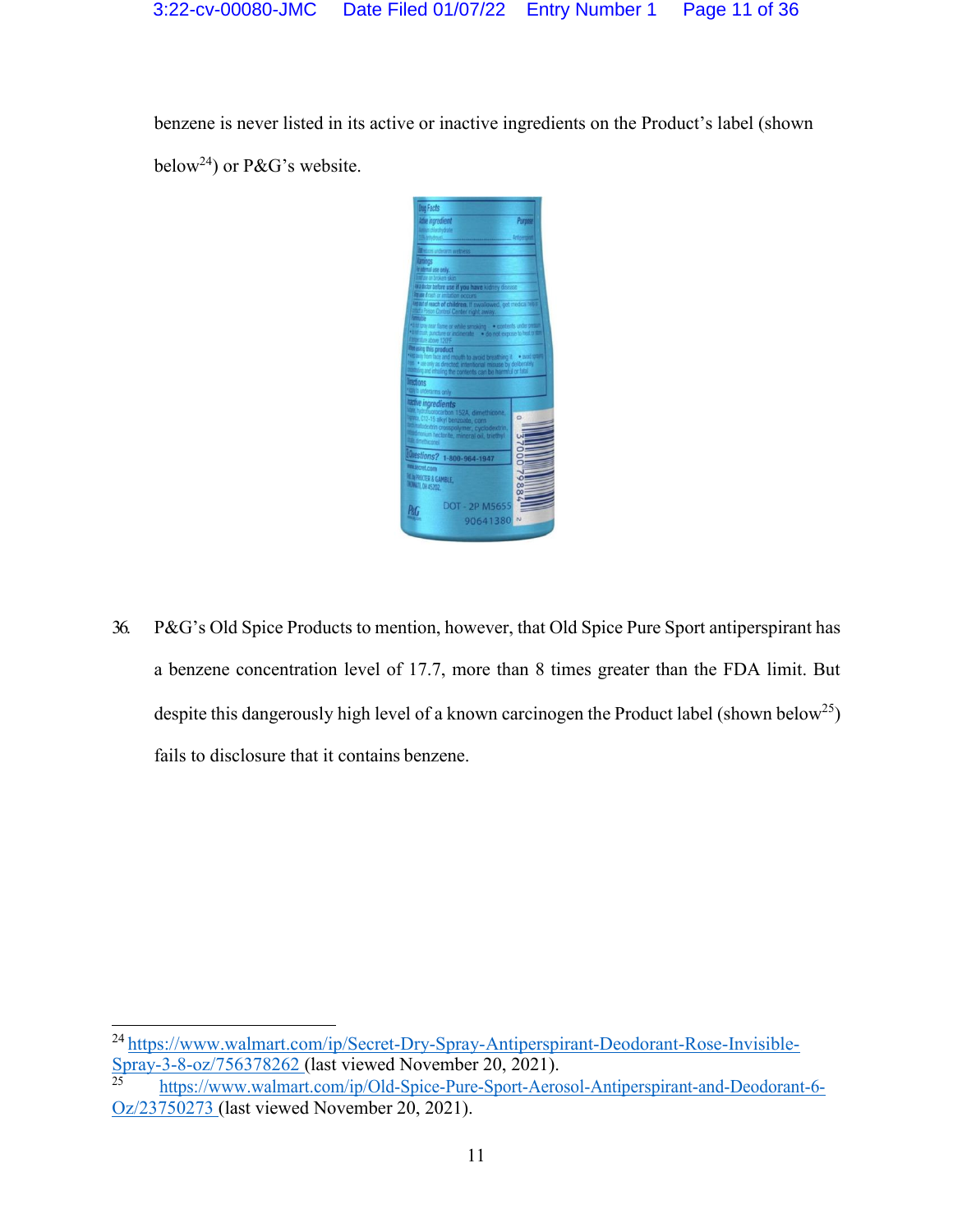

37. The representations on P&G's Old Spice Below Deck Powder Spray Fresh Air product label proclaim that the Product is "<Free of talc and aluminum>" but fail to mention its benzene concentration level of 5.22 ppm is more than twice the FDA limit (shown below<sup>26</sup>).



38. For each of P&G's Secret and Old Spice Products that were tested by Valisure and contained greater than the FDA's benzene limit of 2.00 ppm, none of them include label warnings, none

<sup>26</sup> [https://www.walmart.c](http://www.walmart.com/ip/Old-Spice-Below-Deck-Powder-Spray-Fresh-Air-4-9-)om/i[p/Old-Spice-Below-Deck-Powder-Spray-Fresh-Air-4-9-](http://www.walmart.com/ip/Old-Spice-Below-Deck-Powder-Spray-Fresh-Air-4-9-) Oz/988057692 (last viewed November 20, 2021).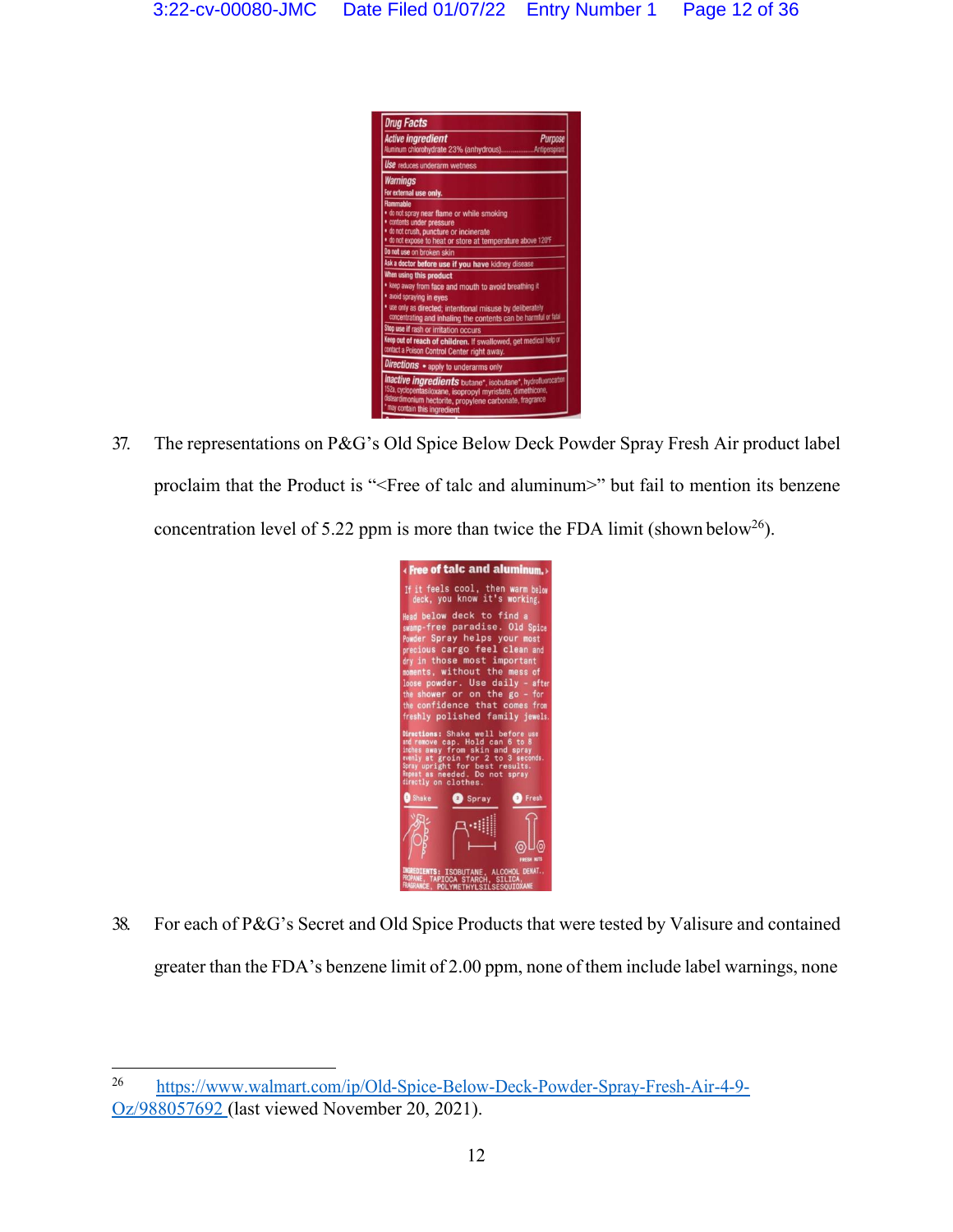include benzene on their ingredient lists, and P&Gs website does not disclose the benzene concentrations.

#### **P&G's Misrepresentations and Omissions are Actionable**

- 39. Defendant's failure to control for benzene contamination and continued sale of its adulterated products constitutes actionable fraud.
- 40. Plaintiff and the Class were injured by the full purchase price of the Products because the Products are worthless, as they are adulterated and contain harmful levels of benzene, and Defendant has failed to warn consumers of this fact. Such illegally sold products are worthless and have no value. *See Debernardis v. IQ Formulations, LLC*, 942 F.3d 1076, 1085 (11th Cir. 2019); *see also In re Valsartan, Losartan, & Irbesartan Prod. Liab. Litig.*, MDL No. 2875, 2021 WL 222776, at \*16 (D.N.J. Jan. 22, 2021) ("This Court finds that contaminated drugs are economically worthless at the point of sale by virtue of the dangerousness caused by their contamination, regardless of whether the sold VCDs actually achieved the medical purpose of lowering blood pressure. Put differently, contaminated drugs, even if medically efficacious for their purpose, cannot create a benefit of the bargain because the contaminants, and their dangerous effects, were never bargained for.´).
- 41. Plaintiff and Class members bargained for a perspiration product free of contaminants and dangerous substances and were deprived the basis of their bargain when Defendant sold them a product containing the dangerous substance benzene, which rendered the Products unmerchantable and unfit for use.
- 42. As the Products expose consumers to benzene well above the legal limit, the Products are not fit for use by humans. Plaintiff is further entitled to damages for the injury sustained in being exposed to high levels of acutely toxic benzene, damages related to Defendant's conduct, and injunctive relief.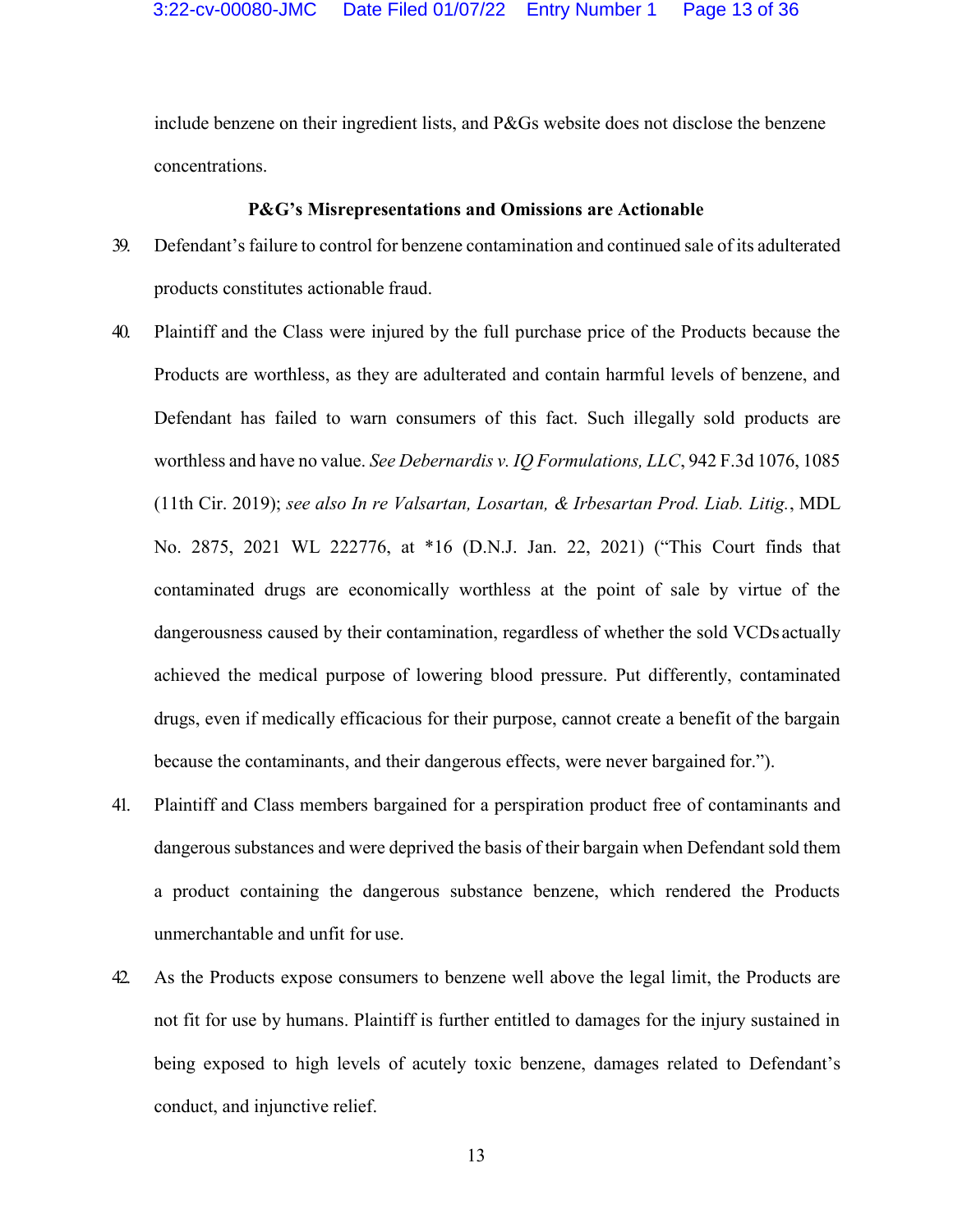- 43. Plaintiff has standing to represent members of the putative Classes because there is sufficient similarity between the specific products purchased by the Plaintiff and the other Products not purchased by the Plaintiff. Specifically, each and every one of P&G's Products (i) are marketed in substantially the same way  $-\text{ as }$  "Deodorant" or "Antiperspirant"  $-\text{ and }$  (ii) fail to include labeling indicating to consumers that the Products may contain benzene as an active or inactive ingredient. Accordingly, the misleading effect of all of the Products' labels are substantially the same.
- 44. Plaintiff seeks to recover damages because the Products are adulterated, defective, worthless, and unfit for human use due to the presence of benzene, a carcinogenic and toxic chemical impurity.
- 45. Plaintiff and the putative Class suffered economic damages due to Defendant's misconduct (as set forth below), and they seek injunctive relief and restitution for the full purchase price of the Product(s) they purchased. Plaintiff alleges the following based upon personal knowledge as well as investigation by counsel, and as to all other matters, upon information and belief. Plaintiff further believes that substantial evidentiary support will exist for the allegations set forth herein after a reasonable opportunity for discovery.
- 46. Plaintiff brings this action on behalf of themselves and the Classes for equitable relief and to recover damages and restitution for: violation of the consumer protection statutes invoked herein; fraudulent concealment; and unjust enrichment.

#### **Defendant's Marketing and Sale of the Products Violates Federal Law**

47. Section 5(a) of the Federal Trade Commission ("FTC") Act, 15 U.S.C. §45(a), prohibits "unfair or deceptive acts or practices in or affecting commerce."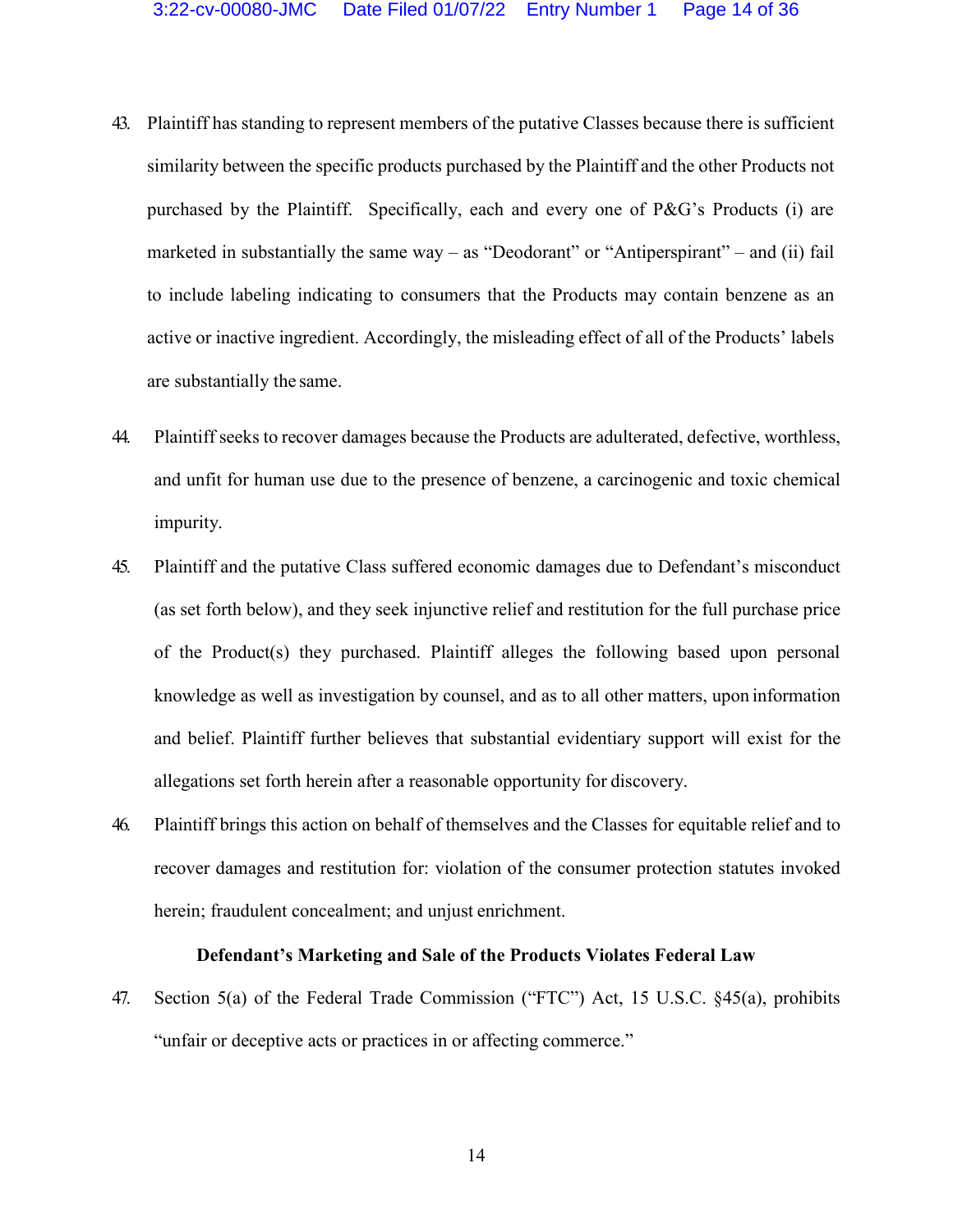- 48. Misrepresentations or deceptive omissions of material fact constitute deceptive acts or practices prohibited by Section 5(a) of the FTC Act.
- 49. Section 12 of the FTC Act, 15 U.S.C. §52, prohibits the dissemination of any false advertisement in or affecting commerce for the purpose of inducing, or which is likely to induce, the purchase of food, drugs, devices, services, or cosmetics. For the purposes of Section 12 of the FTC Act, 15 U.S.C.  $\S$ 52, the Products are "drugs" and "cosmetics as defined in Section 15 (c) and (e) of the FTC Act, 15 U.S.C. §§ 55(c) and (e). Under these provisions, companies must have a reasonable basis for making objective product claims.
- 50. The Federal Food, Drug, and Cosmetic Act ("FD&C Act") prohibits "The introduction or delivery for introduction into interstate commerce of any food, drug, or cosmetic that is adulterated or misbranded." 21 U.S.C.  $\S 331(a)$ .
- 51. P&G has represented that the ingredients in its Products are safe, effective and are not adulterated with benzene. However, these representations are false, deceptive, and misleading as the Products actually contain dangerous levels of benzene. The making of such misrepresentations by P&G constitutes a deceptive act or practice and the making of false advertisements in violation of Sections 5(a) and 12 of the FTC Act, 15 U.S.C. §§45(a) and 52(b).
- 52. As alleged herein, P&G has violated the FD&C Act and consumer protection statutes.
- 53. Plaintiff and the Classes have suffered injury in fact and have lost money as a result of P&G's unlawful sale of the Products. Indeed, no reasonable consumer, including Plaintiff, would have purchased the Products had they known they were adulterated and/or misbranded.
- 54. P&G engaged in fraudulent, unfair, deceptive, misleading, and/or unlawful conduct stemming from its omissions surrounding benzene contamination affecting the Products.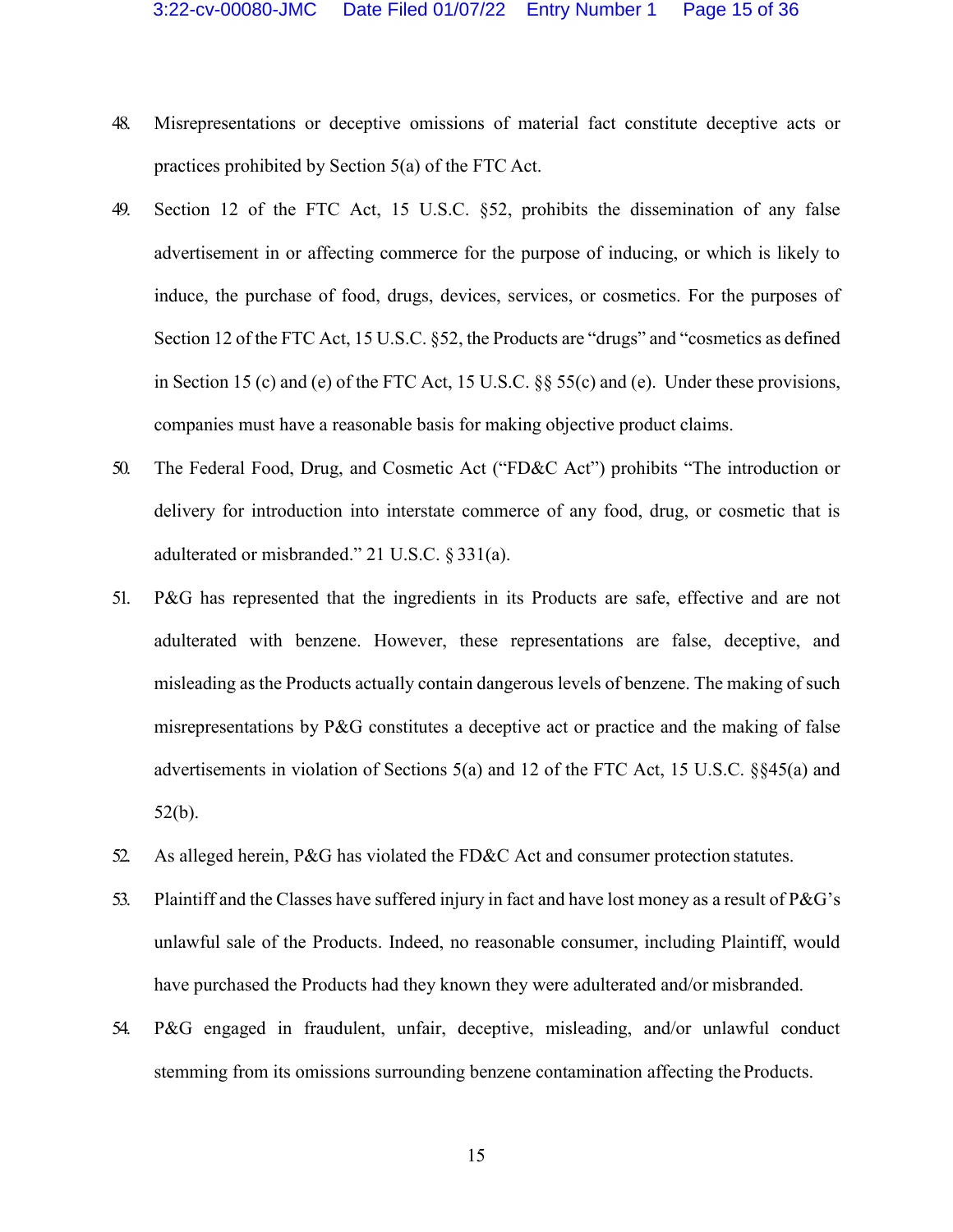- 55. Plaintiff and the Classes have suffered injury in fact and have lost money as a result of  $P\&G$ 's unlawful sale of the Products. Indeed, no reasonable consumer, including Plaintiff, would have purchased the Products had they known of the material omissions of material facts regarding the presence of Benzene. Accordingly, Plaintiff and the Classes suffered injury in fact and lost money as a result of P&G's misleading representations and omissions and did not receive the benefit-of-the- bargain.
- 56. Plaintiff and the Class's injury is underscored by the fact that numerous other products offering the same therapeutic benefit at comparable prices exist that are not prone to benzene contamination.
- 57. Plaintiff and the Class may be harmed again in the future because they want to purchase the Products in the future; however, without injunctive relief Plaintiff would not be able to know or trust that P&G will truthfully and legally label the Products and would be likely to be misled again.

### **PLAINTIFF'S FACTUAL ALLEGATIONS**

- 58. Plaintiff Angela Hernandez purchased for her personal use Secret Powder Fresh 24-Hour Aerosol antiperspirant bearing UPC Code 037000711087 (Lot Number 11721458SG) and Old Spice Swagger bearing UPC Code 012044001912 near her residence in Columbia, South Carolina.
- 59. Nowhere on the Products' packaging did P&G disclose that the Products contain benzene at the time of purchase.
- 60. If Plaintiff Angela Hernandez had been aware of the existence of benzene in the Products, she would not have purchased the Products or would have paid significantly less.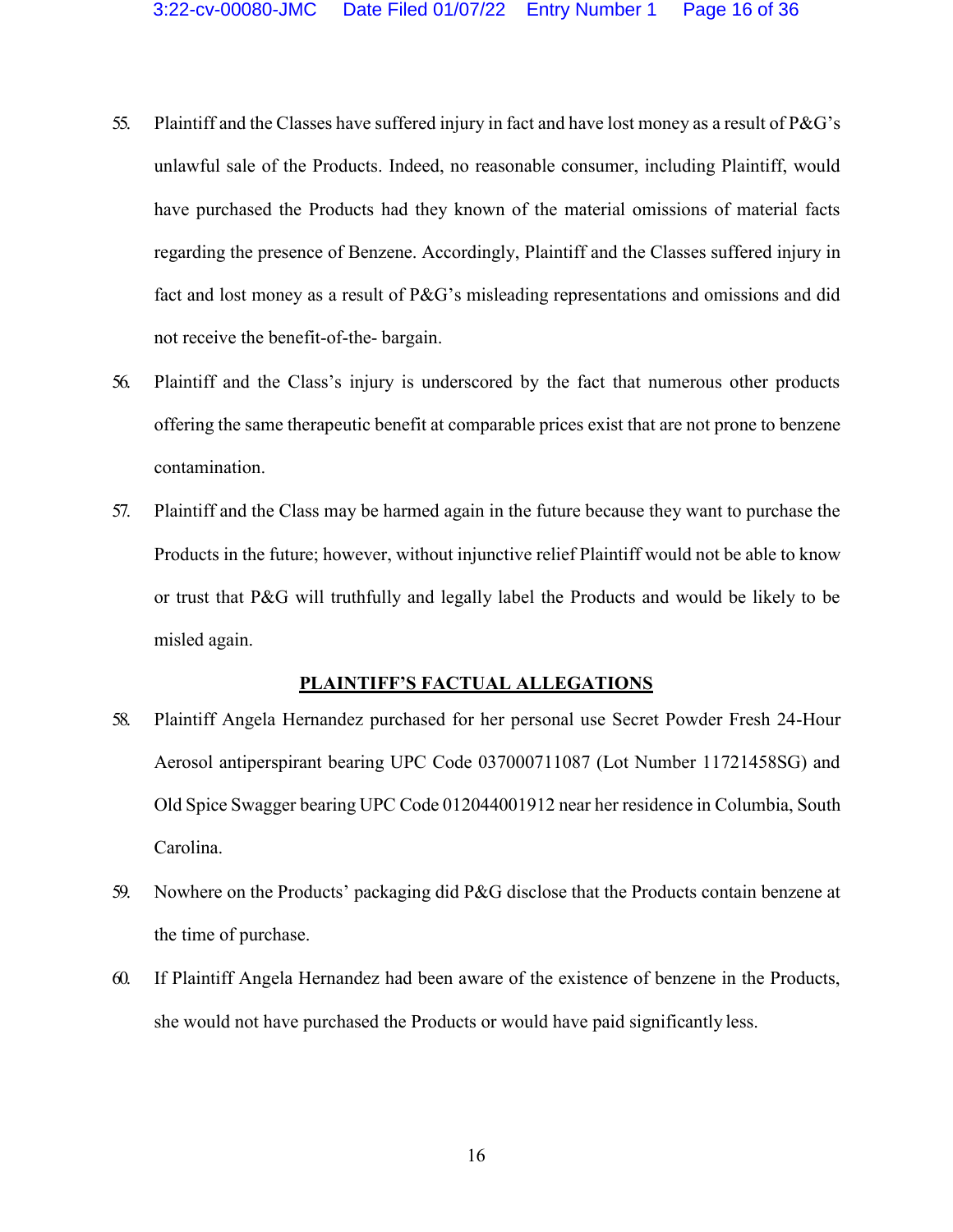- 61. As a result of P&G's actions, Plaintiff Angela Hernandez has incurred damages, including economic damages.
- 62. If the Secret Products were reformulated to be safe and without benzene, Plaintiff Angela Hernandez would choose to purchase the Products in the future.

# **CLASS ACTION ALLEGATIONS**

63. Plaintiff brings this case as a class action pursuant to Federal Rule of Civil Procedure 23 on her own behalf and as the Class representatives on behalf of the following:

**Nationwide Class:** All persons within the United States who purchased the Products within the applicable statute of limitations.

**South Carolina Subclass:** All persons within South Carolina who purchased the Products within the applicable statute of limitations.

- 64. The Nationwide Class and South Carolina Subclass shall collectively be referred to herein as the "Classes."
- 65. Plaintiff reserves the right to amend the Class definitions if further investigation and discovery indicate that the Class definitions should be narrowed, expanded, or otherwise modified.
- 66. Excluded from the Classes are governmental entities, P&G, its officers, directors, affiliates, legal representatives, and employees.
- 67. This action has been brought and may be maintained as a class action under Federal Rule of Civil Procedure 23.
- 68. **Numerosity** Federal Rule of Civil Procedure  $23(a)(1)$ . This Class numbers at least in the thousands of persons. As a result, joinder of all Class members in a single action is impracticable. Class members may be informed of the pendency of this class action through a variety of means, including, but not limited to, direct mail, email, published notice, and website posting.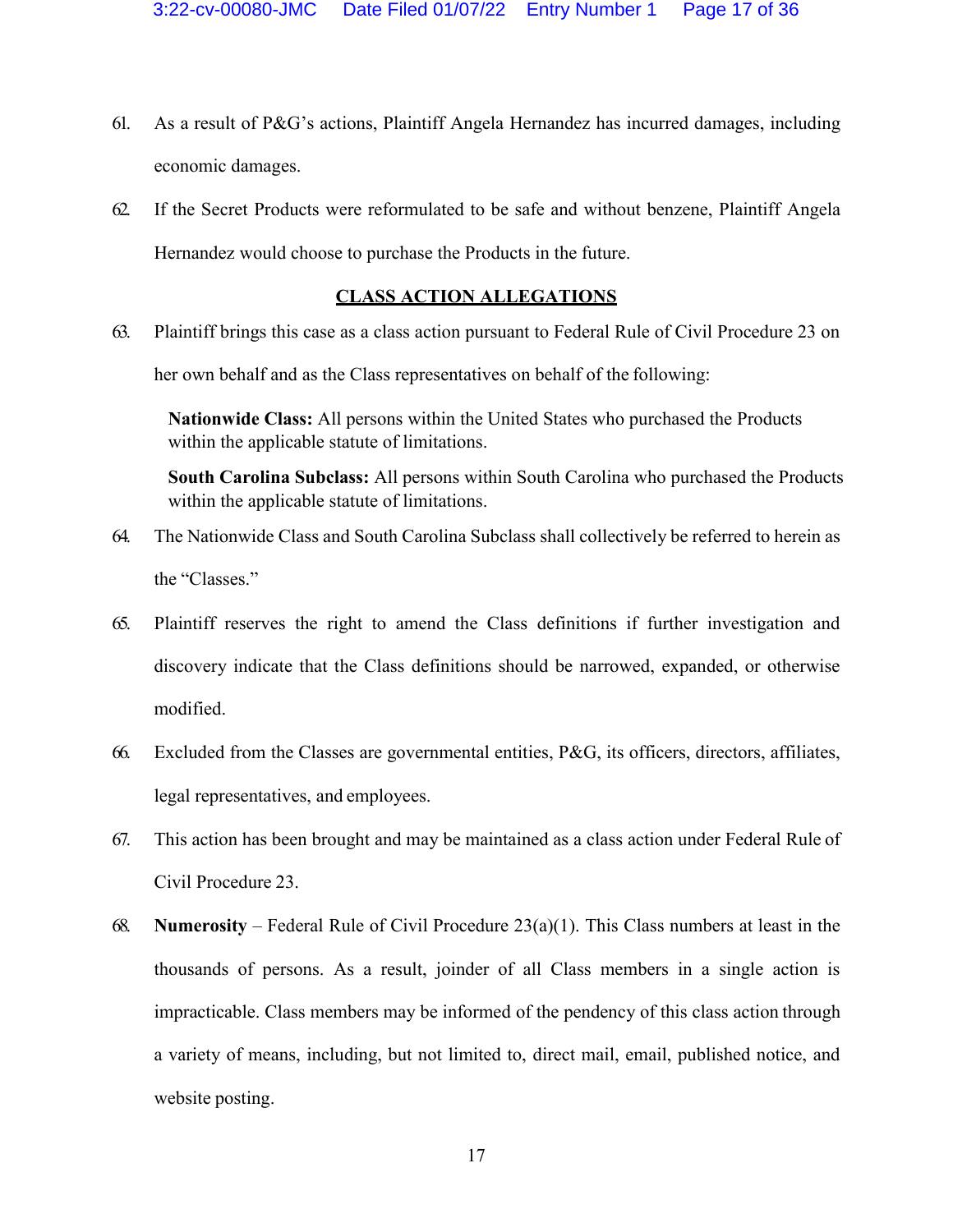- 69. **Existence and Predominance of Common Questions of Law and Fact** ± Federal Rules of Civil Procedure  $23(a)(2)$  and  $23(b)(3)$ . There are questions of fact and law common to the Classes that predominate over any question affecting only individual members. Those questions, each of which may also be certified under Rule  $23(c)(4)$ , include without limitation:
	- a. whether P&G's advertising, merchandising, and promotional materials directed to Plaintiff were deceptive regarding the risks posed by benzene concentrations in P&G's Products;
	- b. whether P&G made representations regarding the safety of the Products;
	- c. whether P&G omitted material information regarding the safety of the Products;
	- d. whether P&G's Products were merchantable;
	- e. whether P&G violated the consumer protection statutes invoked herein;
	- f. whether  $P\&G$ 's conduct alleged herein was fraudulent; and
	- g. whether P&G was unjustly enriched by sales of the Products.
- 70. The questions set forth above predominate over any questions affecting only individual persons concerning sales of P&G's Products throughout the United States and a class action is superior with respect to considerations of consistency, economy, efficiency, fairness, and equity to other available methods for the fair and efficient adjudication of Plaintiff's claims.
- 71. **Typicality** Federal Rule of Civil Procedure  $23(a)(3)$ . Plaintiff's claims are typical of those of the Class in that the Class members uniformly purchased  $P\&G$ 's Products and were subjected to P&G's uniform merchandising materials and representations at the time of purchase.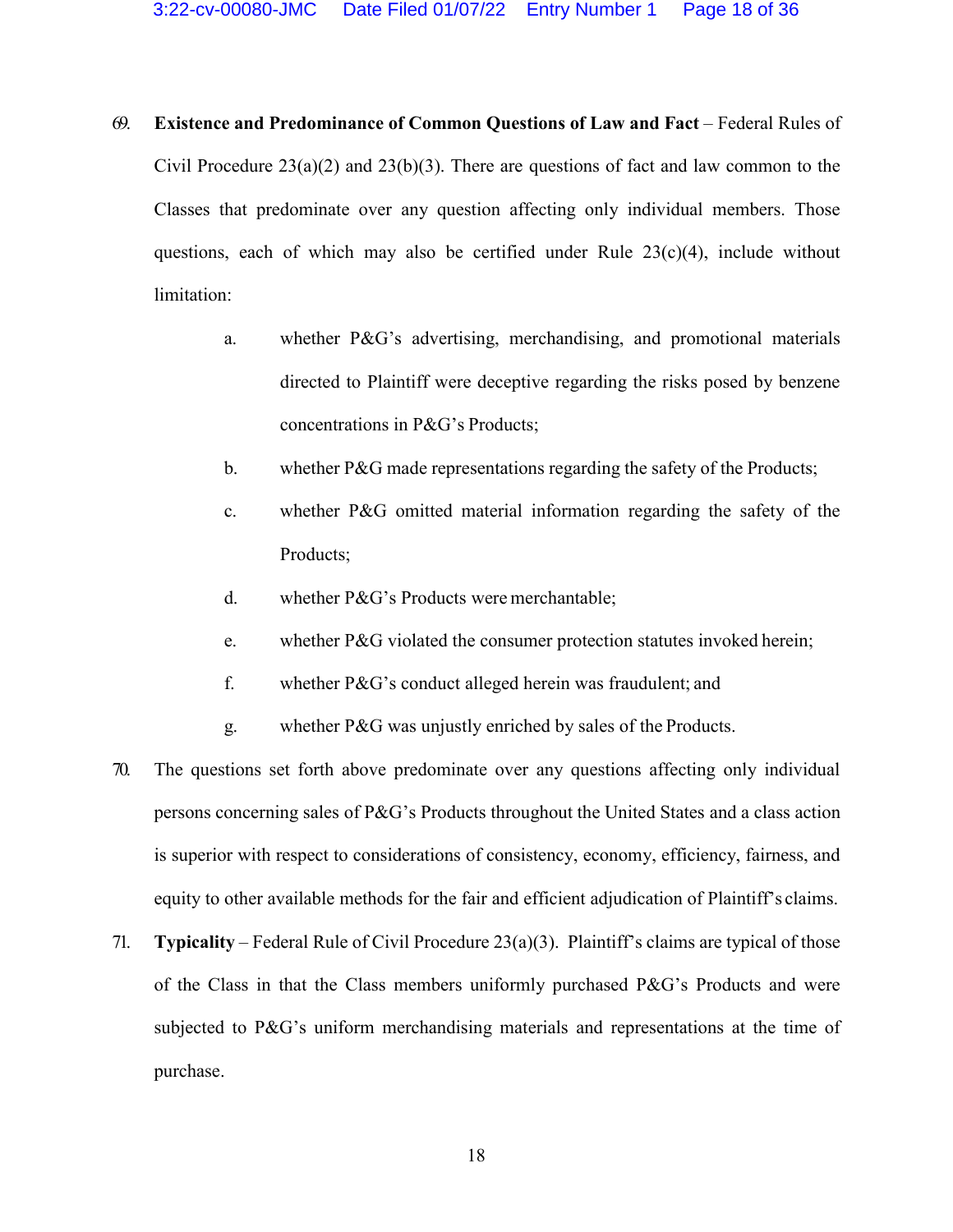- 72. **Superiority**  Federal Rule of CiYil Procedure 23(b)(3). A class action is the appropriate method for the fair and efficient adjudication of this controversy. The presentation of separate actions by individual Class members could create a risk of inconsistent adjudications, establish incompatible standards of conduct for P&G, and/or substantially impair or impede the ability of Class members to protect their interests. In addition, it would be impracticable and undesirable for each member of the Class who suffered an economic loss to bring a separate action. The maintenance of separate actions would place a substantial and unnecessary burden on the courts and could result in inconsistent adjudications, while a single class action can determine, with judicial economy, the rights of all Class members.
- 73. **Adequacy** Federal Rule of Civil Procedure  $23(a)(4)$ . Plaintiff is an adequate representative of the Classes because she is a member of the Classes and her interests do not conflict with the interests of the Classes that she seeks to represent. The interests of the members of the Classes will be fairly and adequately protected by Plaintiff and her undersigned counsel. Counsel is experienced in the litigation of civil matters, including the prosecution of consumer protection class action cases.
- 74. **Insufficiency of Separate Actions** Federal Rule of Civil Procedure 23(b)(1). Absent a representative class action, members of the Classes would continue to suffer the harm described herein, for which they would have no remedy. Even if separate actions could be brought by individual consumers, the resulting multiplicity of lawsuits would cause undue burden and expense for both the Court and the litigants, as well as create a risk of inconsistent rulings and adjudications that might be dispositive of the interests of similarly situated purchasers, substantially impeding their ability to protect their interests, while establishing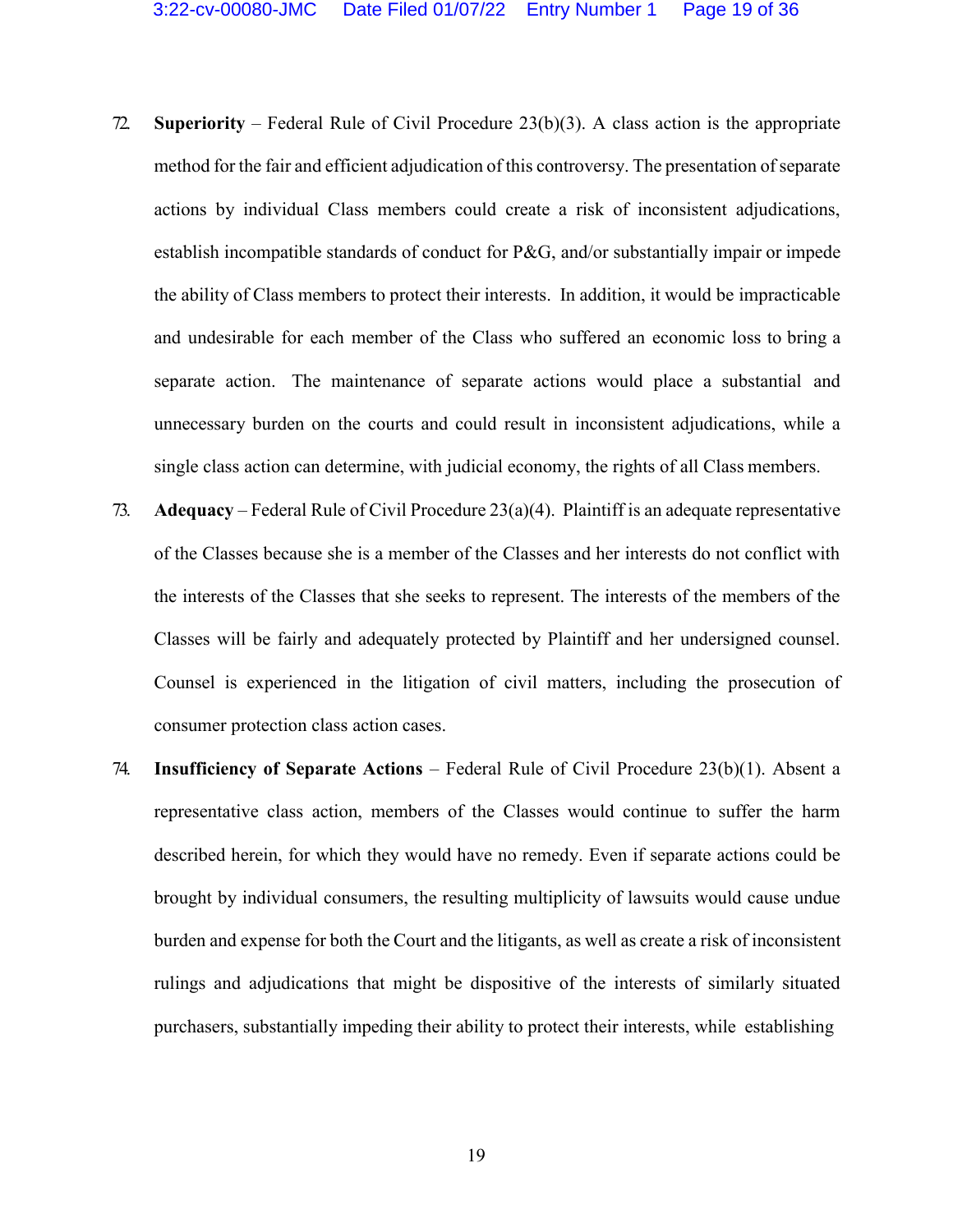incompatible standards of conduct for P&G. The proposed Classes thus satisfy the requirements of Fed. R. Civ. P. 23(b)(1).

- 75. **Declaratory and Injunctive Relief** Federal Rule of Civil Procedure 23(b)(2). P&G has acted or refused to act on grounds generally applicable to Plaintiff and the other members of the Classes, thereby making appropriate final injunctive relief and declaratory relief, as described below, with respect to the members of the Classes as a whole. In particular, Plaintiff seeks to certify a Class to enjoin P&G from selling or otherwise distributing the Products as labeled until such time that Defendant can demonstrate to the Court's satisfaction that the Products confer the advertised benefits and are otherwise safe to use asintended.
- 76. Additionally, the Classes may be certified under Rule  $23(b)(1)$  and/or  $(b)(2)$  because:

a. The prosecution of separate actions by individual members of the Classes would create a risk of inconsistent or varying adjudications with respect to individual members of the Classes that would establish incompatible standards of conduct for the P&G;

b. The prosecution of separate actions by individual members of the Classes would create a risk of adjudications with respect to them which would, as a practical matter, be dispositive of the interests of other members of the Classes not parties to the adjudications, or substantially impair or impede their ability to protect their interests; and/or

c. P&G has acted or refused to act on grounds generally applicable to the Classes, thereby making appropriate final and injunctive relief with respect to the members of the Classes as a whole.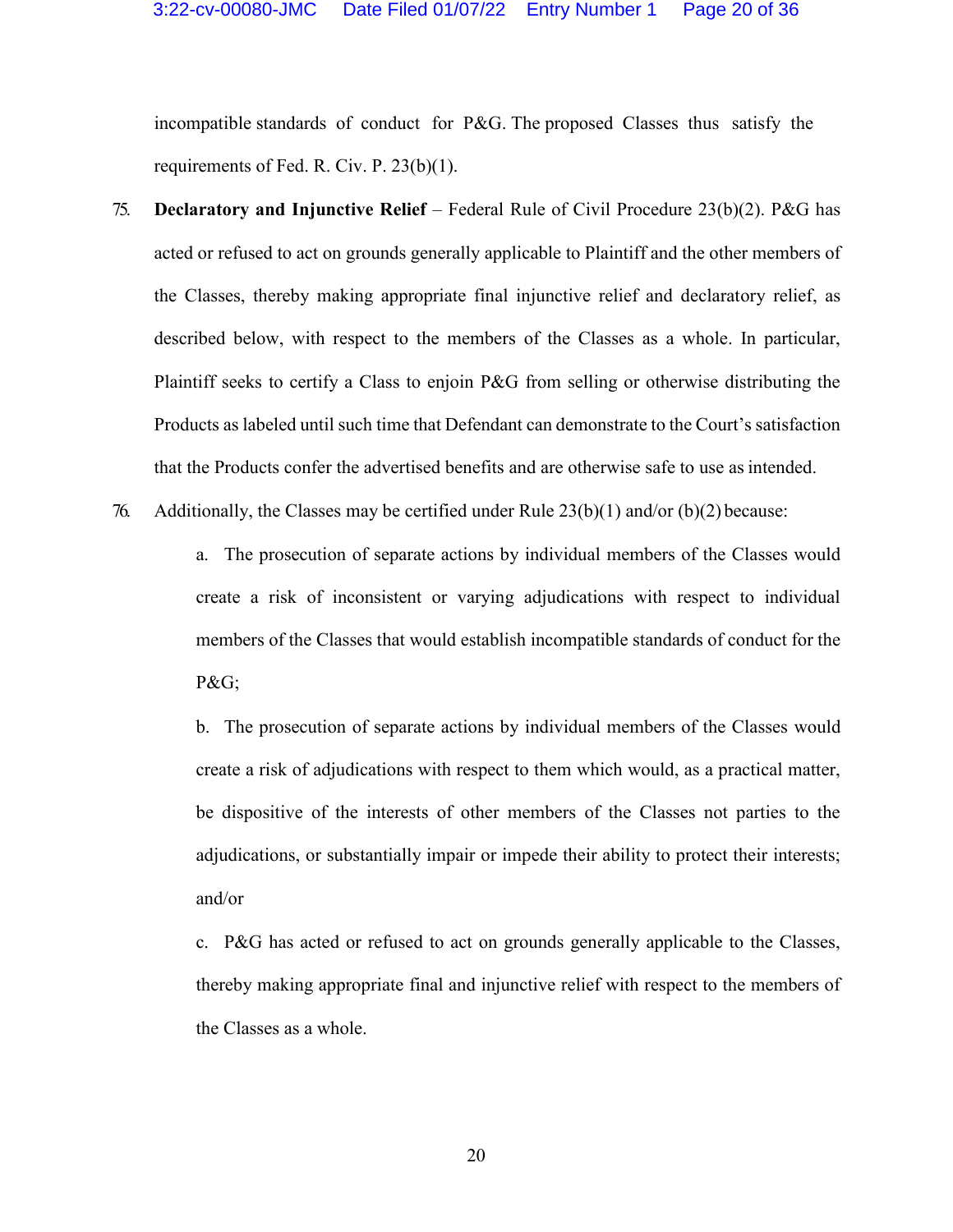## **CAUSES OF ACTION**

### **COUNT I**

## **Breach of Express Warranty (On Behalf of the National Class and, alternatively, the Subclass)**

- 77. Plaintiff repeats and re-alleges the allegations above as if set forth herein.
- 78. Plaintiff, and each member of the National Class, formed a contract with Defendant at the time Plaintiff and each member of the National Class purchased the Products.
- 79. The terms of the contract include the promises and affirmations of fact made by Defendant on the Products' packaging and through marketing and advertising, as described above.
- 80. This labeling, marketing, and advertising constitute express warranties and became part of the basis of the bargain and are part of the standardized contract between Plaintiff and the members of the National Class and Defendant.
- 81. As set forth above, Defendant purports through its advertising, labeling, marketing, and packaging, to create an express warranty that the Product is safe for its intended use.
- 82. Plaintiff and the members of the National Class performed all conditions precedent to Defendant's liability under this contract when they purchased the Products.
- 83. Defendant breached express warranties about the Products and their qualities because Defendant's Product contained the harmful chemical benzene at the time of purchase and the Products do not conform to Defendant's affirmations and promises described above.
- 84. Plaintiff and each of the members of the National Class would not have purchased the Products had they known the true nature of the harmful chemicals in the Product.
- 85. As a result of Defendant's breach of warranty, Plaintiff and each Class Member suffered and continue to suffer financial damage and injury, and are entitled to all damages, in addition to costs, interest and fees, including attorneys' fees, as allowed by law.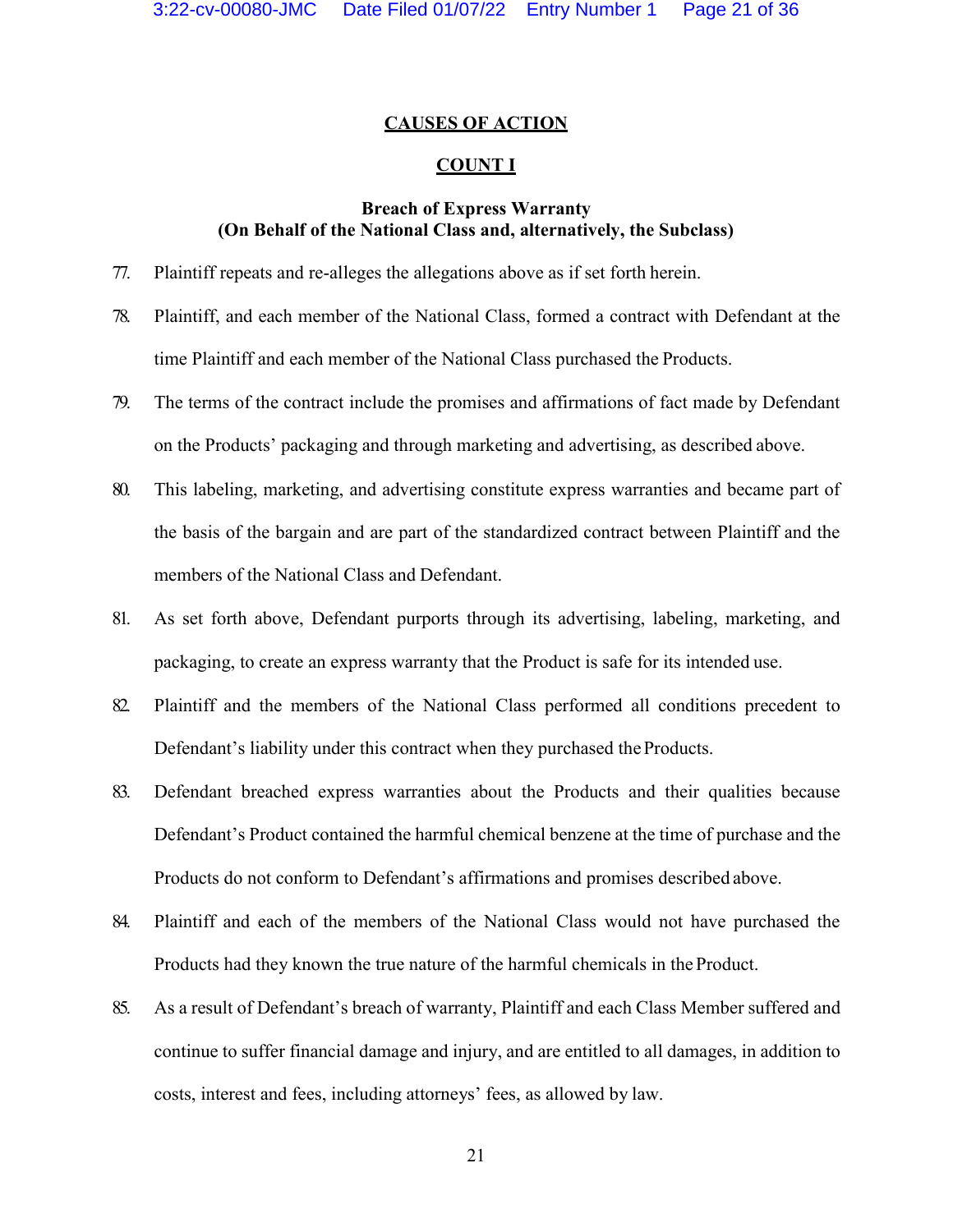#### **COUNT II**

## **Breach of Implied Warranty (On Behalf of the National Class and, alternatively, the Subclass)**

- 86. Plaintiff repeats and re-alleges the allegations above as if set forth herein.
- 87. P&G is a merchant and was at all relevant times involved in the manufacturing, distributing, warranting, and/or selling of the Products.
- 88. The Products are "goods" under the relevant laws, and P&G knew or had reason to know of the specific use for which the Products, as goods, were purchased.
- 89. P&G entered into agreements with retailers to sell its Products to be used by Plaintiff and Class Members for personal use.
- 90. The implied warranty of merchantability included with the sale of each Product means that P&G guaranteed that the Products would be fit for the ordinary purposes for which deodorants and antiperspirants are used and sold, and were not otherwise injurious to consumers. The implied warranty of merchantability is part of the basis for the benefit of the bargain between P&G, and Plaintiff and the Class Members.
- 91. P&G breached the implied warranty of merchantability because the Products are not fit for their ordinary purpose of providing reasonably reliable and safe use for preventing or masking body odor because the Products contain benzene, a known and dangerous carcinogen. Therefore, the Products are not fit for their particular purpose of safely preventing or masking body odor.
- 92. P&G's warranty expressly applies to the purchaser of the Products, creating privity between P&G and Plaintiff and Class Members.
- 93. However, privity is not required because Plaintiff and Class Members are the intended beneficiaries of P&G's warranties and its sale through retailers. P&G's retailers were not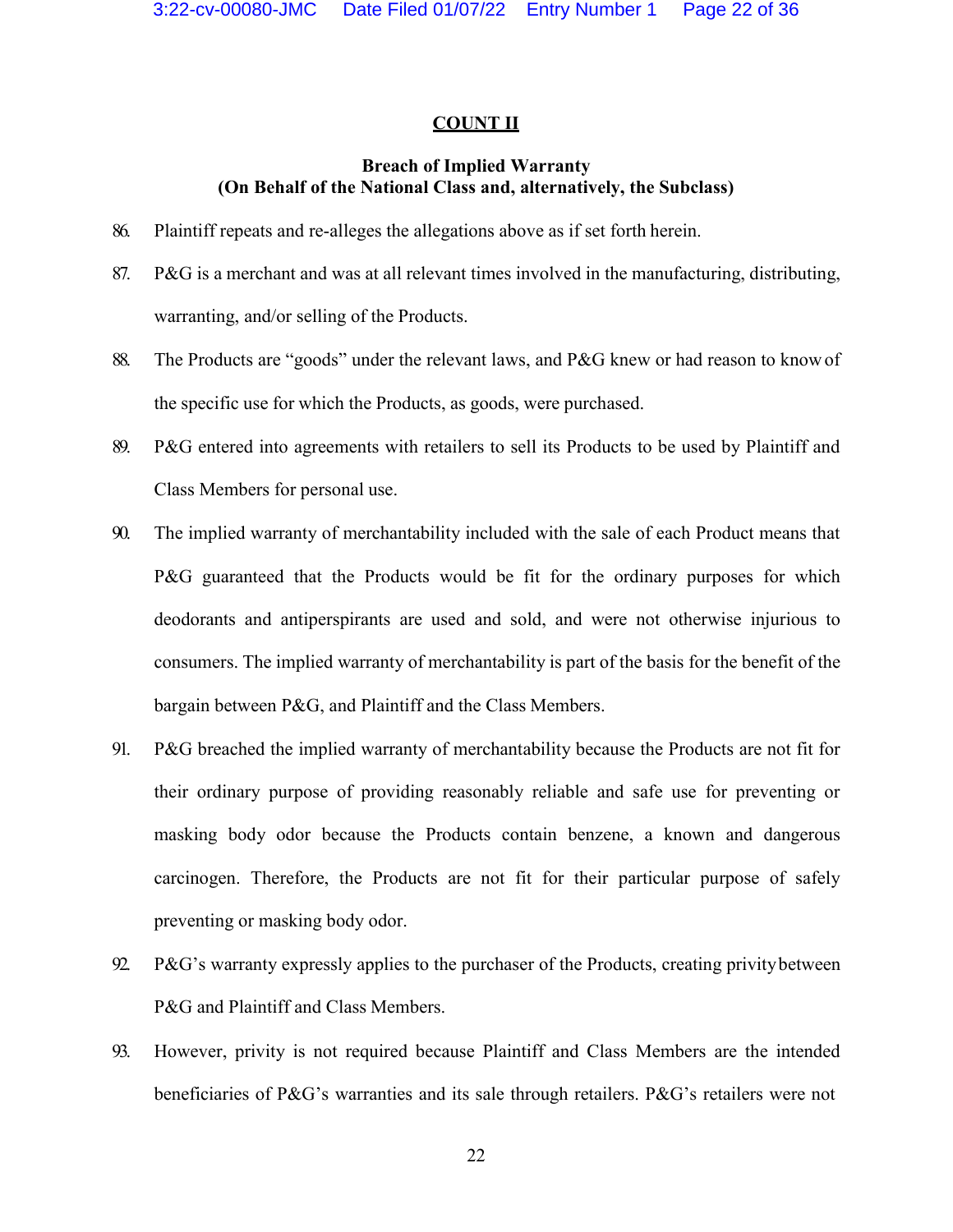intended to be the ultimate consumers of the Products and have no rights under the warranty agreements.  $P\&G$ 's warranties were designed for and intended to benefit the consumer only, including Plaintiff and Class Members.

- 94. P&G has been provided sufficient notice of its breaches of implied warranties associated with the Products. P&G was put on constructive notice of its breach through its review of consumer complaints and other reports, including the Valisure testing report discussed throughout this complaint, and upon information and belief through its own product testing.
- 95. Had Plaintiff, Class Members, and the consuming public known that the Products were contaminated with benzene, they would not have purchased the Products or would have paid less for them.
- 96. As a direct and proximate result of the foregoing, Plaintiff and Class Members suffered and continue to suffer financial damage and injury, and are entitled to all damages, in addition to costs, interest and fees, including attorneys' fees, as allowed by law.

# **COUNT III**

# **Fraudulent Concealment (On Behalf of the Nationwide Class, or alternatively, on behalf of the Subclass)**

- 97. Plaintiff repeats and re-alleges the allegations above as if set forth herein.
- 98. Plaintiff brings this claim against Defendant, on behalf of herself and the other members of the Nationwide Class, and, alternatively, the State subclass pled in Paragraph 63 (the "Classes").
- 99. Defendant had a duty to disclose material facts to Plaintiff and the Classes given their relationship as contracting parties and intended users of the Products. Defendant also had a duty to disclose material facts to Plaintiff and the Classes, namely that it was in fact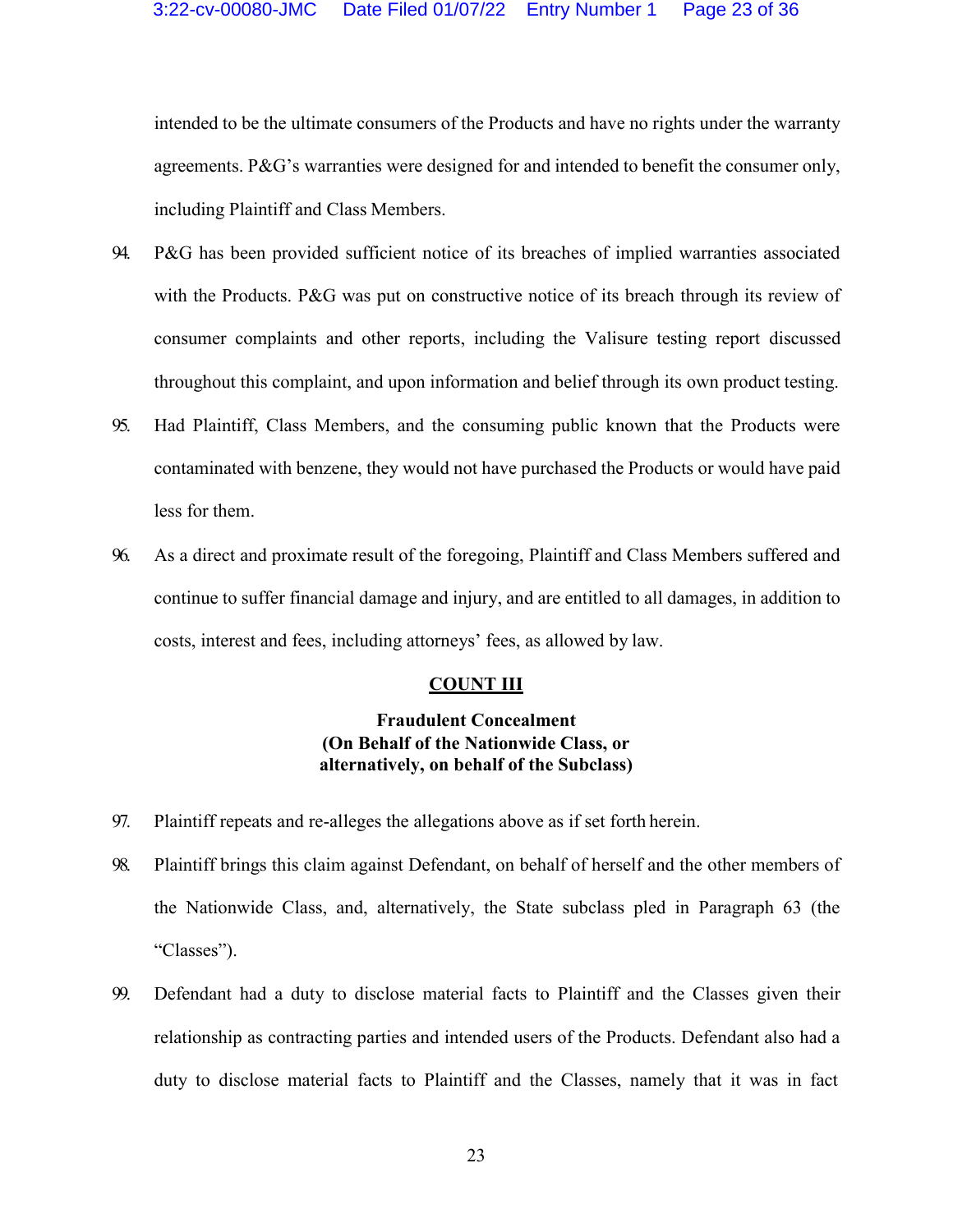manufacturing, distributing, and selling harmful products unfit for human use, because Defendant had superior knowledge such that the transactions without the disclosure were rendered inherently unfair.

- 100. Defendant possessed knowledge of these material facts. Since at least mid-2020, numerous recalls put Defendant on notice that adulterated and misbranded products were being investigated for contamination with carcinogens, including benzene. Further, benzene is not unavoidable in the manufacture of deodorants.
- 101. During this time, Plaintiff, and members of the Classes, were using the Products without knowing they contained dangerous levels of benzene.
- 102. Defendant failed to discharge its duty to disclose these materials facts.
- 103. In so failing to disclose these material facts to Plaintiff and the Classes, Defendant intended to hide from Plaintiff and the Classes that they were purchasing and consuming the Products with harmful defects that was unfit for human use, and thus acted with scienter and/or an intent to defraud.
- 104. Plaintiff and the Classes reasonably relied on Defendant's failure to disclose insofar as they would not have purchased the defective Products manufactured and sold by Defendant had they known they contained unsafe levels of benzene.
- 105. As a direct and proximate cause of Defendant's fraudulent concealment, Plaintiff, and the Classes, suffered damages in the amount of monies paid for the defective Products.
- 106. As a result of Defendant's willful and malicious conduct, punitive damages are warranted.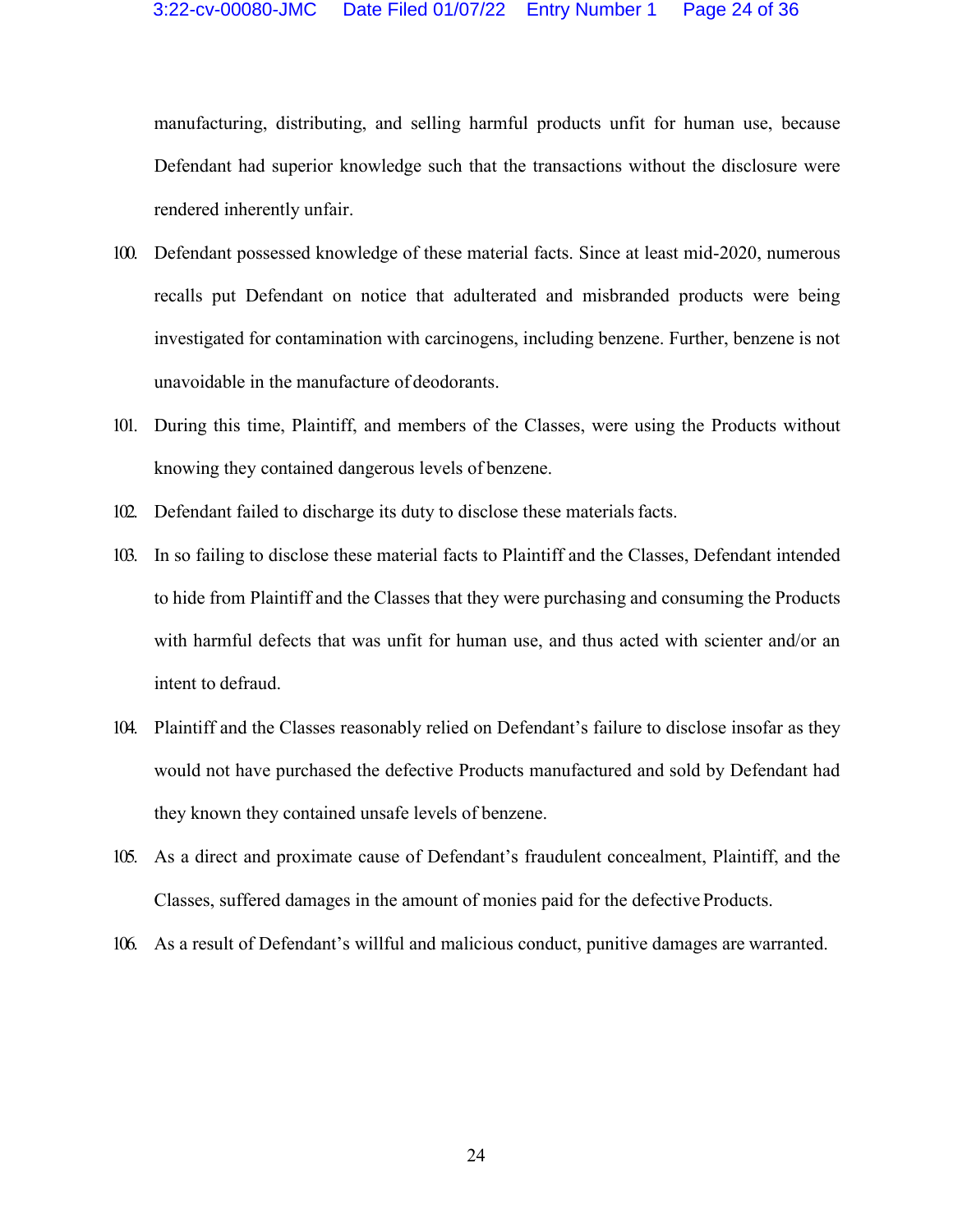#### **COUNT IV**

## **Unjust Enrichment (On Behalf of the Nationwide Class)**

- 107. Plaintiff incorporates the allegations set forth in the preceding paragraphs as though set forth fully herein.
- 108. Plaintiff, and the other members of the Nationwide Class, conferred benefits on Defendant in the form of monies paid to purchase Defendant's defective and worthless Products.
- 109. Defendant voluntarily accepted and retained this benefit.
- 110. Because this benefit was obtained unlawfully, namely by selling and accepting compensation for products unfit for human use, it would be unjust and inequitable for Defendant to retain the benefit without paying the value thereof.
- 111. Defendant received benefits in the form of revenues from purchases of the Products to the detriment of Plaintiff, and the other members of the Nationwide Class, because Plaintiff, and members of the Nationwide Class, purchased mislabeled products that were not what they bargained for and were not safe and effective, as claimed.
- 112. Defendant has been unjustly enriched in retaining the revenues derived from the purchases of the Products by Plaintiff and the other members of the Nationwide Class. Retention of those monies under these circumstances is unjust and inequitable because Defendant's labeling of the Products was misleading to consumers, which caused injuries to Plaintiff, and members of the Nationwide Class, because they would have not purchased the Products had they known the true facts.
- 113. Because Defendant's retention of the non-gratuitous benefits conferred on them by Plaintiff and members of the Nationwide Class is unjust and inequitable, Defendant must pay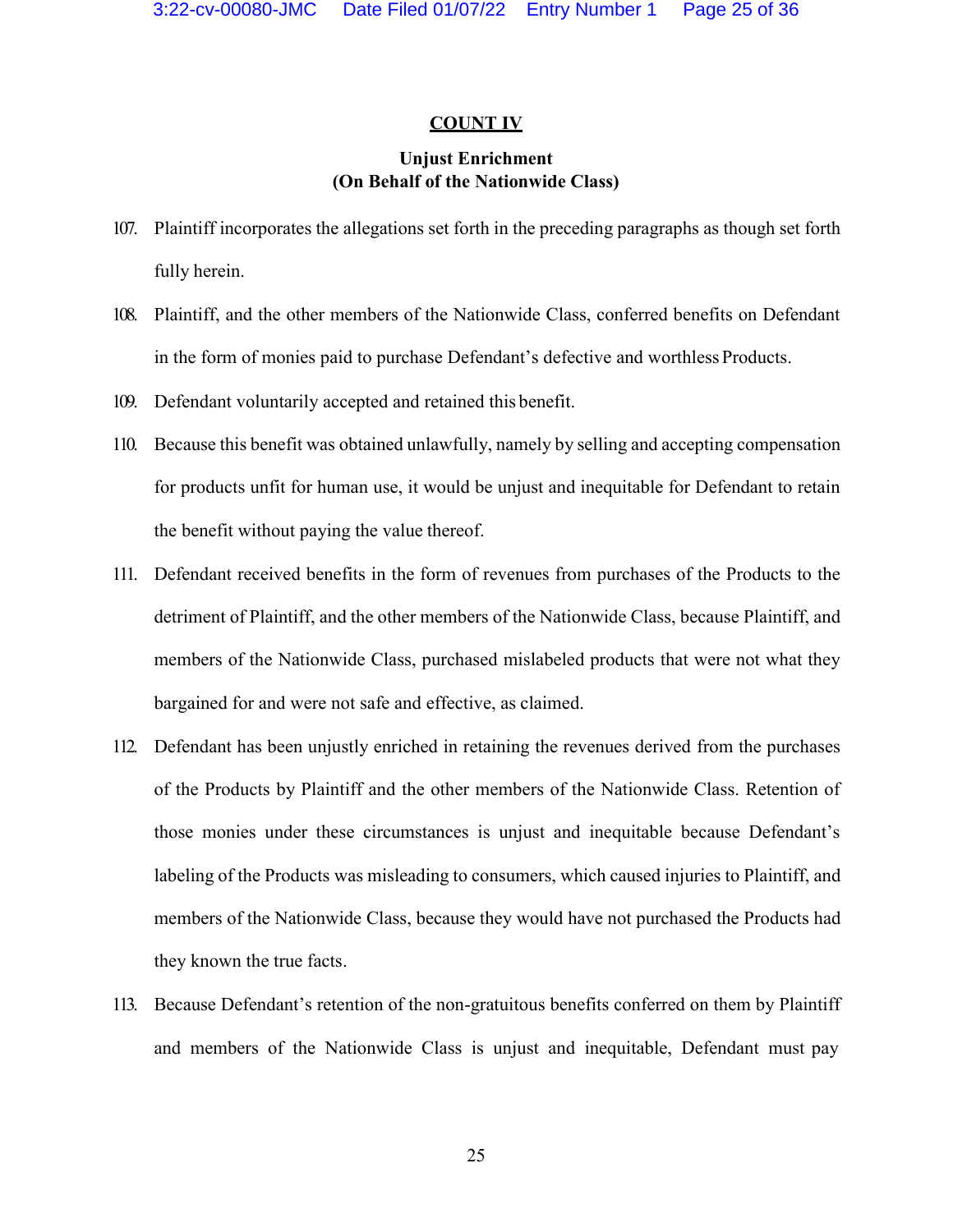restitution to Plaintiff and members of the Nationwide Class for its unjust enrichment, as ordered by the Court.

#### **COUNT V**

## **Breach of the Implied Warranty of Merchantability (On Behalf of the Nationwide Class, or alternatively, on behalf of the Subclass)**

- 114. Plaintiff incorporates by reference all preceding allegations as though fully set forth herein.
- 115. Plaintiff brings this claim against Defendant, on behalf of herself and the other members of the Nationwide Class, and, alternatively, the State subclass pled in Paragraph 63 (the "Classes").
- 116. Defendants are merchants engaging in the sale of goods to Plaintiff and the Classes.
- 117. There was a sale of goods from Defendants to Plaintiff and the Classes.
- 118. As the developer, manufacturer, marketer, distributor, and/or seller of the defective Products (³Products´ as Pled in Paragraph 1) Defendants impliedly warranted to Plaintiff and the Classes that its Products were fit for their intended purpose in that they would be safe for Plaintiff and the Classes to use as antiperspirant and/or deodorant.
- 119. Contrary to these representations and warranties, the Products were not fit for their ordinary use, and did not conform to Defendants' affirmations of fact and promises as use of the Products was accompanied by the risk of adverse health effects that do not conform to the packaging.
- 120. Defendants breached the implied warranty in the contract for the sale of the Products by knowingly selling to Plaintiff and the Classes a product that Defendants knew would expose Plaintiff and the Classes to significant health risks, thus meaning Defendants knew that the Products were not fit for their intended purpose.
- 121. Defendants were on notice of this breach, as they were made aware of the adverse health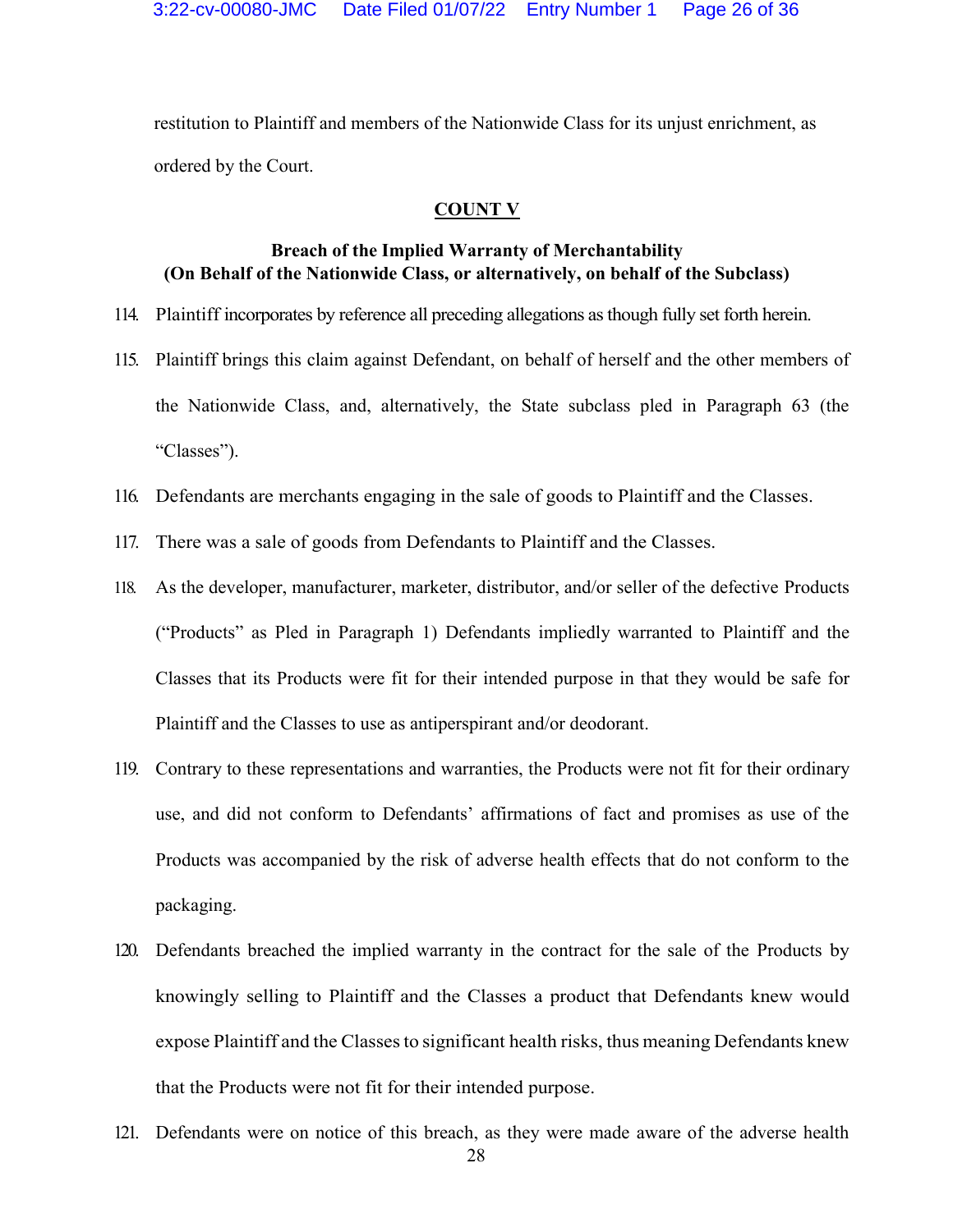- 122. Plaintiff and the Classes did not receive the goods as bargained for because the goods they received were not merchantable as they did not conform to the ordinary standards for goods of the same average grade, quality, and value.
- 123. Plaintiff and members of the Classes are the intended beneficiaries of Defendant's implied warranties.
- 124. The Products were not altered by Plaintiff or the members of the Classes.
- 125. Plaintiff and members of the Classes used the Products in the ordinary manner in which such devices were intended to be used.
- 126. The Products were defective when they left the exclusive control of Defendant.
- 127. The Products were defectively designed and/or manufactured and unfit for their intended purpose, and Plaintiff and members of the Classes did not receive the goods that they bargained for.
- 128. Plaintiff and members of the Classes purchased the Products that contained the Defect, which was undiscoverable by them at the time of purchase and at any time during the class period.
- 129. As a result of the defect in the Products, Plaintiff and members of the Classeshave suffered damages including, but not limited to, the cost of the defective device, loss of use of the device and other related damage.
- 130. Defendants breached the implied warranty of merchantability to the Plaintiff and Class members.
- 131. Thus, Defendants' attempt to limit or disclaim the implied warranties in a manner that would exclude coverage of the Defect is unenforceable and void.
- 132. Plaintiff and Class members have been damaged by Defendants' breach of the implied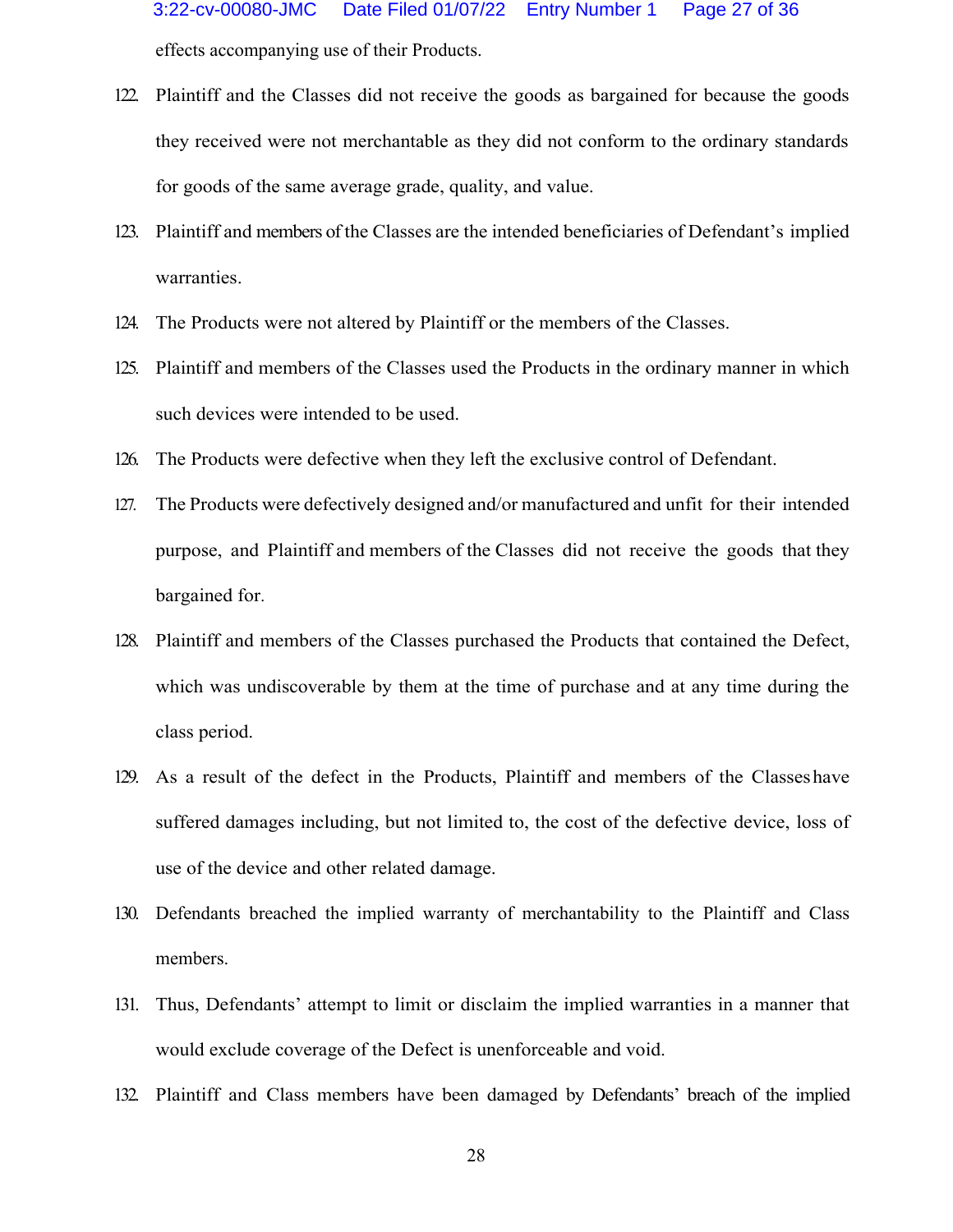warranties. 3:22-cv-00080-JMC Date Filed 01/07/22 Entry Number 1 Page 28 of 36

133. Plaintiff and Class members have suffered damages in an amount to be determined at trial and are entitled to any incidental, consequential, and other damages and other legal and equitable relief, as well as costs and attorneys' fees, available under law.

## **COUNT VI**

## **Strict Liability – Failure to Warn (On Behalf of the Nationwide Class, or alternatively, on behalf of the Subclass)**

- 134. Plaintiff incorporates by reference all preceding allegations as though fully set forth herein.
- 135. Plaintiff brings this claim against Defendant, on behalf of herself and the other members of the Nationwide Class, and, alternatively, the State subclass pled in Paragraph 63 (the "Classes").
- 136. Defendants had a duty to warn Plaintiff and the Class members regarding the Defect and the true risks associated with the Products.
- 137. Defendants were in a superior position to know of the Defect, yet, as outlined above, chose to do nothing when the defect became known to them.
- 138. Defendants failed to provide adequate warnings regarding the risks of the Products after knowledge of the Defect was known only to them.
- 139. Defendants had information regarding the true risks but failed to warn Plaintiff and members of the Classes to strengthen their warnings.
- 140. Despite their knowledge of the Defect and obligation to unilaterally strengthen the warnings, Defendants instead chose to actively conceal this knowledge from the public.
- 141. Plaintiff and members of the Classes would not have purchased, chosen, and/or paid for all or part of the Products if they knew of the Defect and the risks of purchasing the Products.
- 142. This Defect proximately caused Plaintiff's and Class members' damages.
- 143. The Plaintiff and Class members have suffered damages in an amount to be determined at trial and are entitled to any incidental, consequential, and other damages and other legal and equitable relief, as well as costs and attorneys' fees, available under law.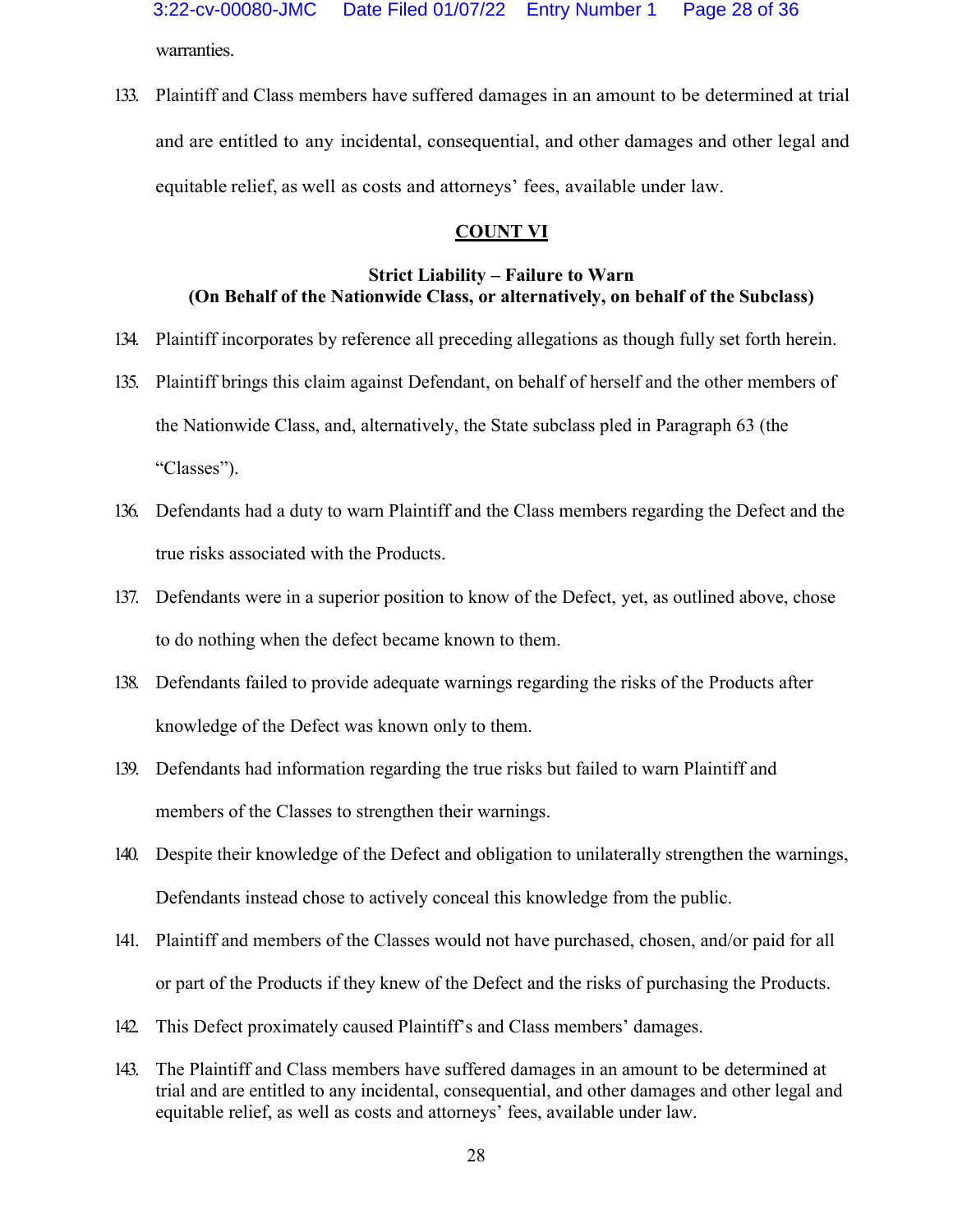#### **COUNT VII**

### **Strict Liability – Design Defect (On Behalf of the Nationwide Class, or alternatively, on behalf of the Subclass)**

- 144. Plaintiff incorporates by reference all preceding allegations as though fully set forth herein.
- 145. Plaintiff brings this claim against Defendant, on behalf of herself and the other members of the Nationwide Class, and, alternatively, the State subclass pled in Paragraph 63 (the "Classes").
- 146. The design of the Products was defective and unreasonably dangerous.
- 147. Exposure to benzene while Plaintiff and members of the Classes used the Products, caused exposure to materials with toxic and carcinogenic effects.
- 148. The design of the Products rendered them not reasonably fit, suitable, or safe for their intended purpose.
- 149. The dangers of the benzene in the Products outweighed the benefits and rendered the Products unreasonably dangerous.
- 150. There are other Products and other similar deodorants and/or antiperspirants that do not use benzene, meaning that there were other means of production available to Defendants.
- 151. The Products were unreasonably unsafe, and the Products should have had stronger and clearer warnings or should not have been sold in the market.
- 152. The Products did not perform as an ordinary consumer would expect.
- 153. Plaintiff and Class members have suffered damages in an amount to be determined at trial and are entitled to any incidental, consequential, and other damages and other legal and equitable relief, as well as costs and attorneys' fees, available under law.

#### **COUNT VIII**

## **Negligent Failure to Warn (On Behalf of the Nationwide Class, or alternatively, on behalf of the Subclass)**

- 154. Plaintiff incorporates by reference all preceding allegations as though fully set forth herein.
- 155. Plaintiff brings this claim against Defendant, on behalf of herself and the other members of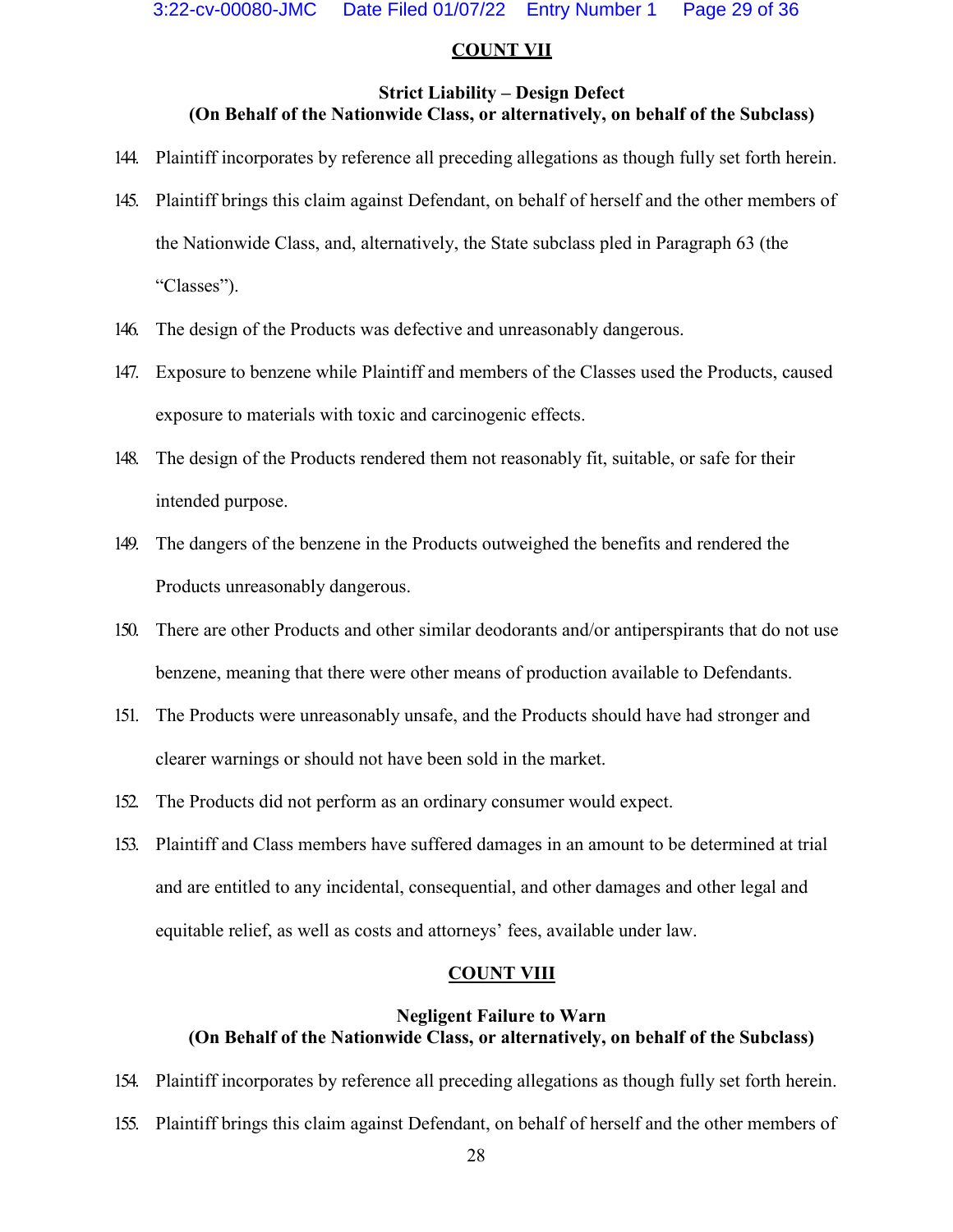the Nationwide Class, and, alternatively, the State subclass pled in Paragraph 63 (the "Classes"). 3:22-cv-00080-JMC Date Filed 01/07/22 Entry Number 1 Page 30 of 36

- 156. Defendants owed Plaintiff and Class members a duty of care and to warn of any risks associated with the Products.
- 157. Defendants knew or should have known of the defect but failed to warn Plaintiff and members of the Classes.
- 158. Defendants' breach of duty caused Plaintiff and Class members economic damages and injuries in the form of exposure to benzene, a material with toxic and carcinogenic effects.
- 159. Plaintiff and Class members have suffered damages in an amount to be determined at trial and are entitled to any incidental, consequential, and other damages and other legal and equitable relief, as well as costs and attorneys' fees, available under law.

## **COUNT IX**

## **Negligent Design Defect (On Behalf of the Nationwide Class, or alternatively, on behalf of the Subclass)**

- 160. Plaintiff incorporates by reference all preceding allegations as though fully set forth herein.
- 161. Plaintiff brings this claim against Defendant, on behalf of herself and the other members of the Nationwide Class, and, alternatively, the State subclass pled in Paragraph 63 (the "Classes").
- 162. Defendant owed Plaintiff and the Classes a duty to design the Products in a reasonable manner.
- 163. The design of the Products was defective and unreasonably dangerous, causing exposure to materials with toxic and carcinogenic effects.
- 164. The design of the Products caused them to be not fit, suitable, or safe for their intended purpose. The dangers of the Products outweighed the benefits and rendered the products unreasonably dangerous.
- 165. There are other deodorant and/or antiperspirants that do not use benzene.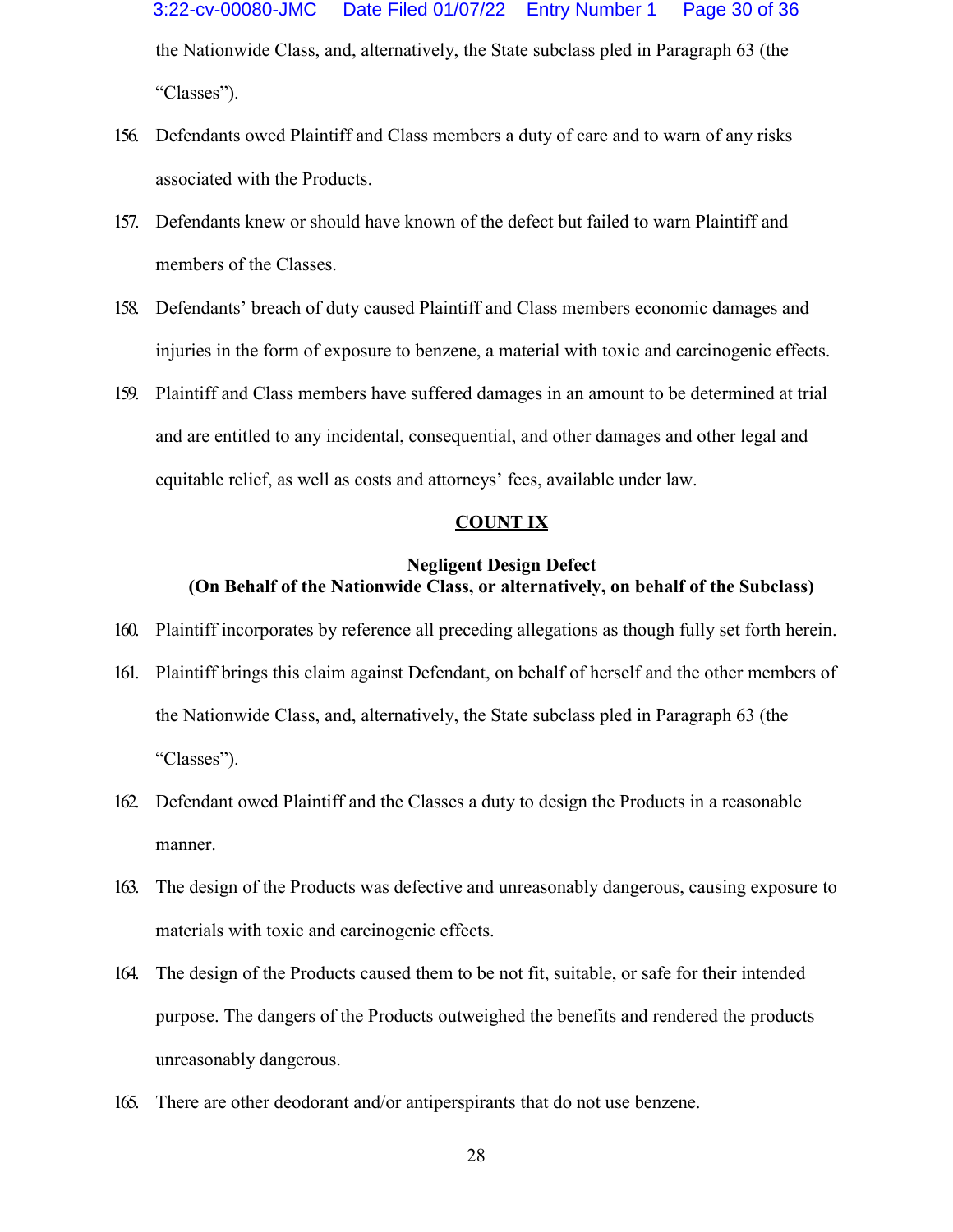- 166. The risk/benefit profile of the Products was unreasonable, and the Products should have had stronger and clearer warnings or should not have been sold in the market.
- 167. The Products did not perform as an ordinary consumer would expect.
- 168. The Defendants' negligent design of the Products was the proximate cause of damages to the Plaintiff and the Class members.
- 169. Plaintiff and Class members have suffered damages in an amount to be determined at trial and are entitled to any incidental, consequential, and other damages and other legal and equitable relief, as well as costs and attorneys' fees, available under law.

# **COUNT X**

# **Violation of the Magnuson-Moss Act, 15 U.S.C. § 2301 (On Behalf of the Nationwide Class, or alternatively, on behalf of the Subclass)**

- 170. Plaintiff incorporates by reference all preceding allegations as though fully set forth herein.
- 171. Plaintiff brings this claim against Defendant, on behalf of herself and the other members of

the Nationwide Class, and, alternatively, the State subclass pled in Paragraph 63 (the

"Classes").

172. The Magnuson-Moss Act contains, in pertinent part, the following definitions:

 $(1)$ The term "consumer product" means any tangible personal property which is distributed in commerce and which is normally used for personal, family, or household purposes (including any such property intended to be attached to or installed in any real property without regard to whether it is so attached or installed)

(3) The term "consumer" means a buyer (other than for purposes of resale) of any consumer product, any person to whom such product is transferred during the duration of an implied or written warranty (or service contract) applicable to the product, and any other person who is entitled by the terms of such warranty (or service contract) or under applicable State law to enforce against the warrantor (or service contractor) the obligations of the warranty (or service contract).

 $(4)$  The term "supplier" means any person engaged in the business of making a consumer product directly or indirectly available to consumers.

 $(5)$  The term "warrantor" means any supplier or other person who gives or offers to give a written warranty or who is or may be obligated under an implied warranty.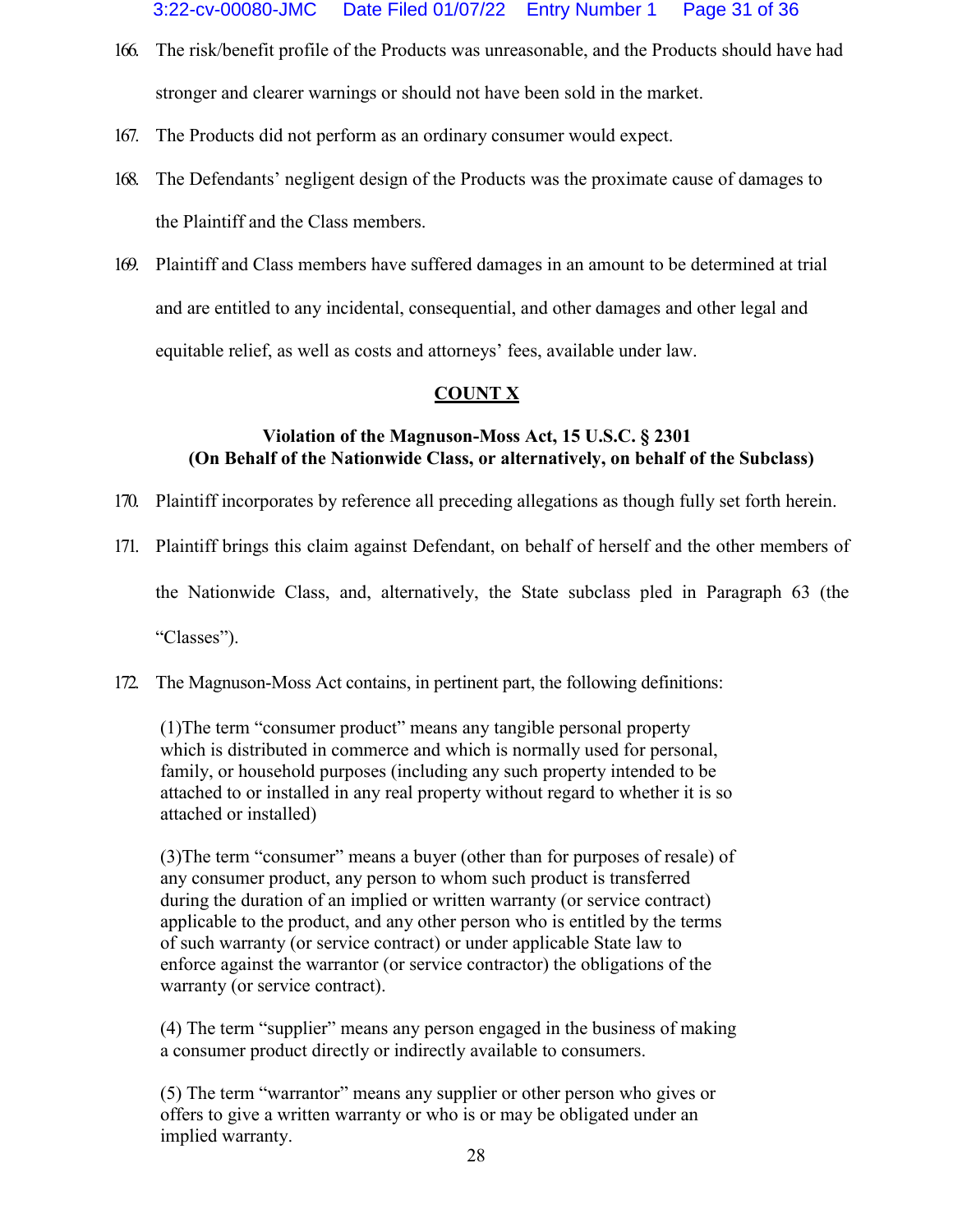$(7)$  The term "implied warranty" means an implied warranty arising under State law (as modified by sections 2308 and 2304(a) of this title) in connection with the sale by a supplier of a consumer product.

15 U.S.C.A. § 2301.

- 173. Plaintiff and members of the Classes are "consumers". 15 U.S.C.  $\S$  2301(3).
- 174. Defendant is a "supplier" and "warrantor."  $15$  U.S.C.  $\S$  2301(4) and (5).
- 175. The Products are consumer products. 15 U.S.C. § 2301(1).
- 176. This is a claim arising out of state law, per 15 U.S.C. § 2301 (7).
- 177. Defendant impliedly warranted that the Products would be free of defects at the time of delivery, and the Products carried an implied warranty of merchantability.
- 178. Defendant breached its warranties by offering for sale and selling the Products that were by design and construction defective and unsafe, thereby subjecting Class members who purchased the Products to damages and risks of loss and injury.
- 179. Defendant has breached and continues to breach its written and implied warranties of safety, thereby damaging Plaintiff and the Classes, when their Products fail to perform as represented due to an undisclosed Defect.
- 180. As a result of Defendant's continued breach of its warranties, Plaintiff and Class members have suffered damages.
- 181. Plaintiff and the Classes seek full compensatory and consequential damages allowable by law, appropriate equitable relief including injunctive relief, a declaratory judgment, a court order enjoining Defendant's wrongful acts and practices, restitution, attorney's fees and costs, and any other relief to which Plaintiff and the Classes may be entitled.

## **COUNT XI**

#### **Punitive Damages**

182. Plaintiff incorporates by reference all preceding allegations as though fully set forth herein.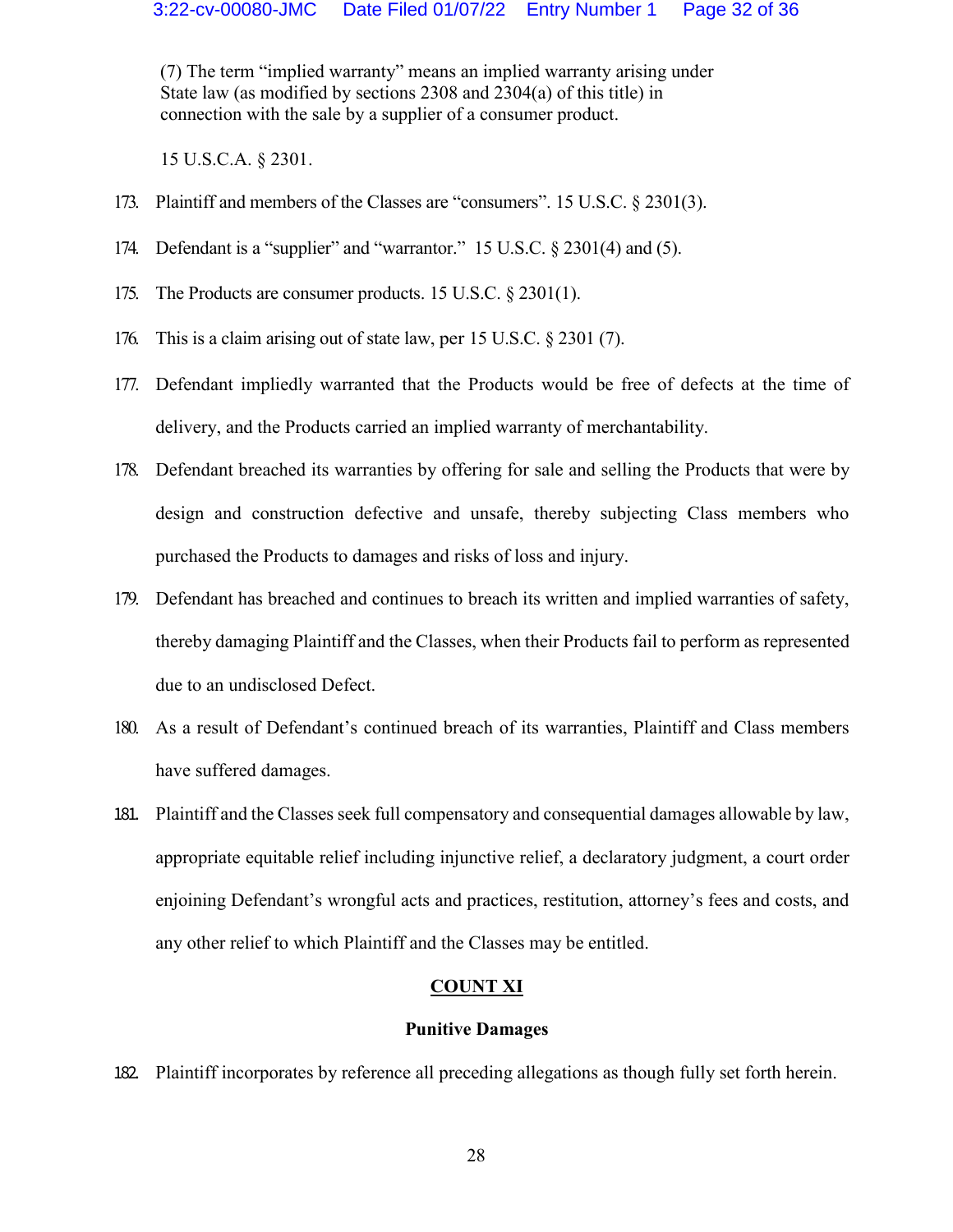- 183. Plaintiff brings this claim against Defendant, on behalf of herself and the other members of the Class.
- 184. At all relevant times, Defendant owed Plaintiff and Class members a duty to act with due care and regard for Plaintiff and Class member's rights, safety and interests, including their property and financial interests.
- 185. Defendant breached that duty of due care and such breaches constitute outrageous conduct and reckless disregard of the rights, safety and interests, including property and financial interests, of Plaintiff and Class members.
- 186. Defendant's outrageous conduct towards Plaintiff and Class members was done with malice or bad motives or reckless indifference to Plaintiff's and Class member's interests.
- 187. Accordingly, Defendant is liable for punitive damages to Plaintiff and Class members, the exact amount to be proven at trial.

#### **PRAYER FOR RELIEF**

WHEREFORE, Plaintiff, individually and on behalf of the other members of the Classes alleged herein, respectfully request that the Court enter judgment in her favor and against Defendant as follows:

- A. For an order certifying the Classes under Rule 23 of the Federal Rules of Civil Procedure and naming Plaintiff as the representatives for the Classes and Plaintiff's attorneys as Class Counsel;
- B. For an order declaring the Defendant's conduct violates the causes of action referenced herein;
- C. For an order finding in favor of Plaintiff and the Classes on all counts asserted herein;
- D. For compensatory, statutory, and punitive damages in amounts to be determined by the Court and/or jury;
- E. For prejudgment interest on all amounts awarded;